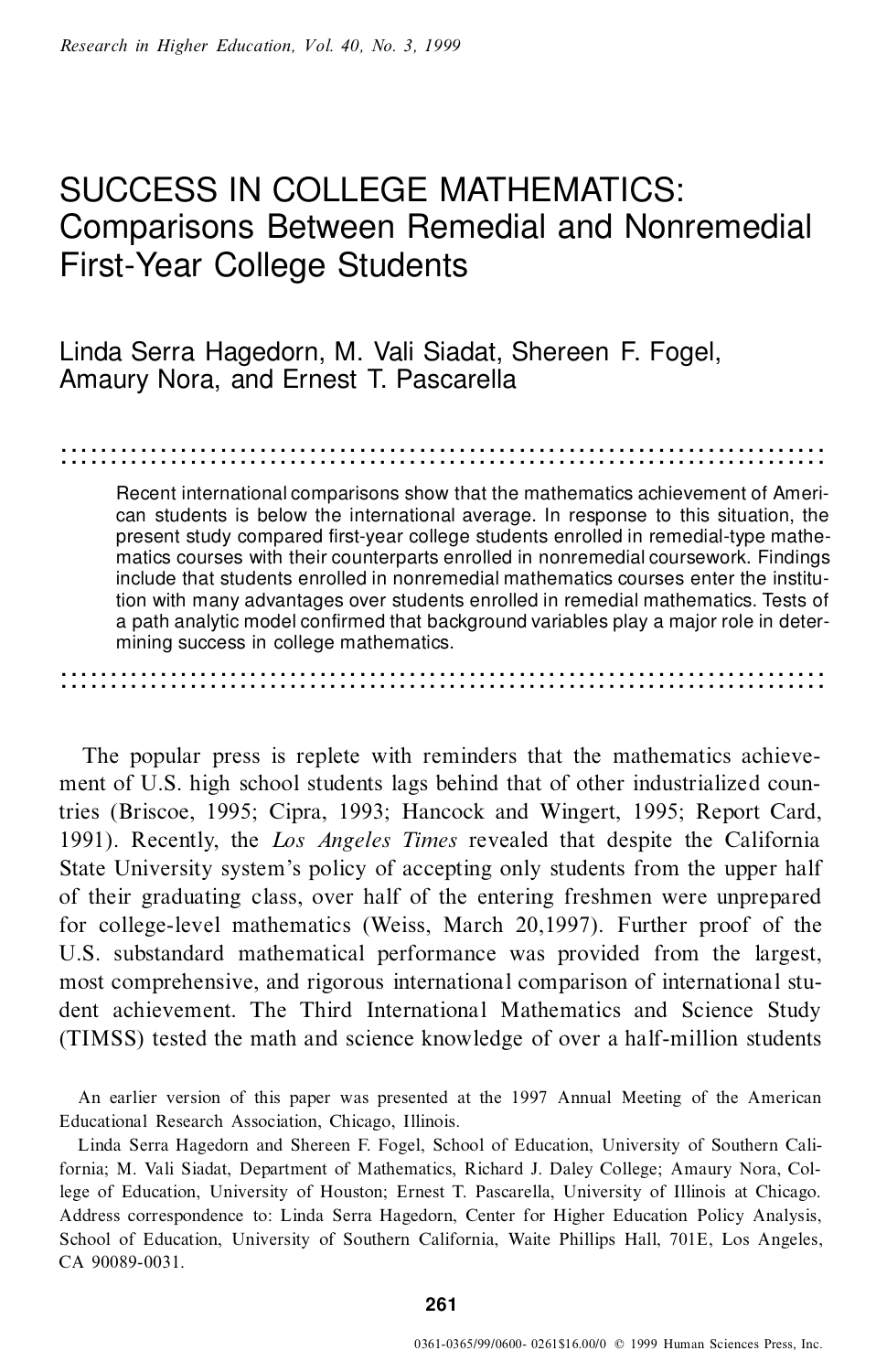from 41 nations at five different grade levels and clearly indicated that U.S. students score below the international average (*Pursuing Excellence*, 1996). In the words of the report, "Compared to our goal of excellence among nations, we are not where we aim to be" (*Pursuing Excellence*, 1996, p. 69). The significance of this situation was also clearly portrayed by the national mathematics report card presented by the National Assessment of Educational Progress (NAEP). The nation's report card indicated that less than 20% of U.S. high school seniors perform at a mathematically advanced level and less than 3% exhibit what can be termed superior mathematics performance (Bourque and Garrison, 1991). Collectively these facts help explain why over 40% of U.S. first-year college and university calculus students fail the course (Wieschenberg, 1994).

Juxtaposing the poor mathematical performance of students with the skills necessary to function in the 21st-century workplace (i.e., problem solving and analytical reasoning) results in a serious mathematical readiness deficit among present and future American workers.

## DIFFERENCES BY GENDER

Males continue to outperform female students in geometry and measurement, while females outperform their male counterparts in numbers and operations (Dossey et al., 1988). Although the mathematical gender gap is slowly disintegrating, the reasons for its existence remain elusive. Researchers attempting to isolate gender differences in ability have found only small differences (Becker, 1990; Benbow, 1988; Feingold, 1988; Zeidner, 1990). Most studies attempt to attribute gender differences to socialization practices rather than innate ability. For example, Tarvis (1992) and Sax (1994) have proposed that gender differences in mathematics ability are due to lower self-esteems bruised early in childhood by consistent and pervasive messages of women's intellectual inferiority. Other studies suggest that women avoid mathematics because of its characterization as masculine (Ehrhart and Sandler, 1987) or because parents and teachers have encouraged girls to excel in more traditional areas for females (Jacobs and Eccles, 1985; Campbell, 1986; Andrews, 1989). Another explanation for the gender gap may be that females are dissuaded by "chilly climates" found in mathematics classes (Pascarella et al., 1996). This explanation is supported by studies of women who have entered male-dominated fields such as engineering. Hewitt and Seymour (1991) reported that female engineers complained of daily irritations and sexist comments from male colleagues as well as frequent innuendos suggestive of the inherent mathematical and scientific inferiority of women.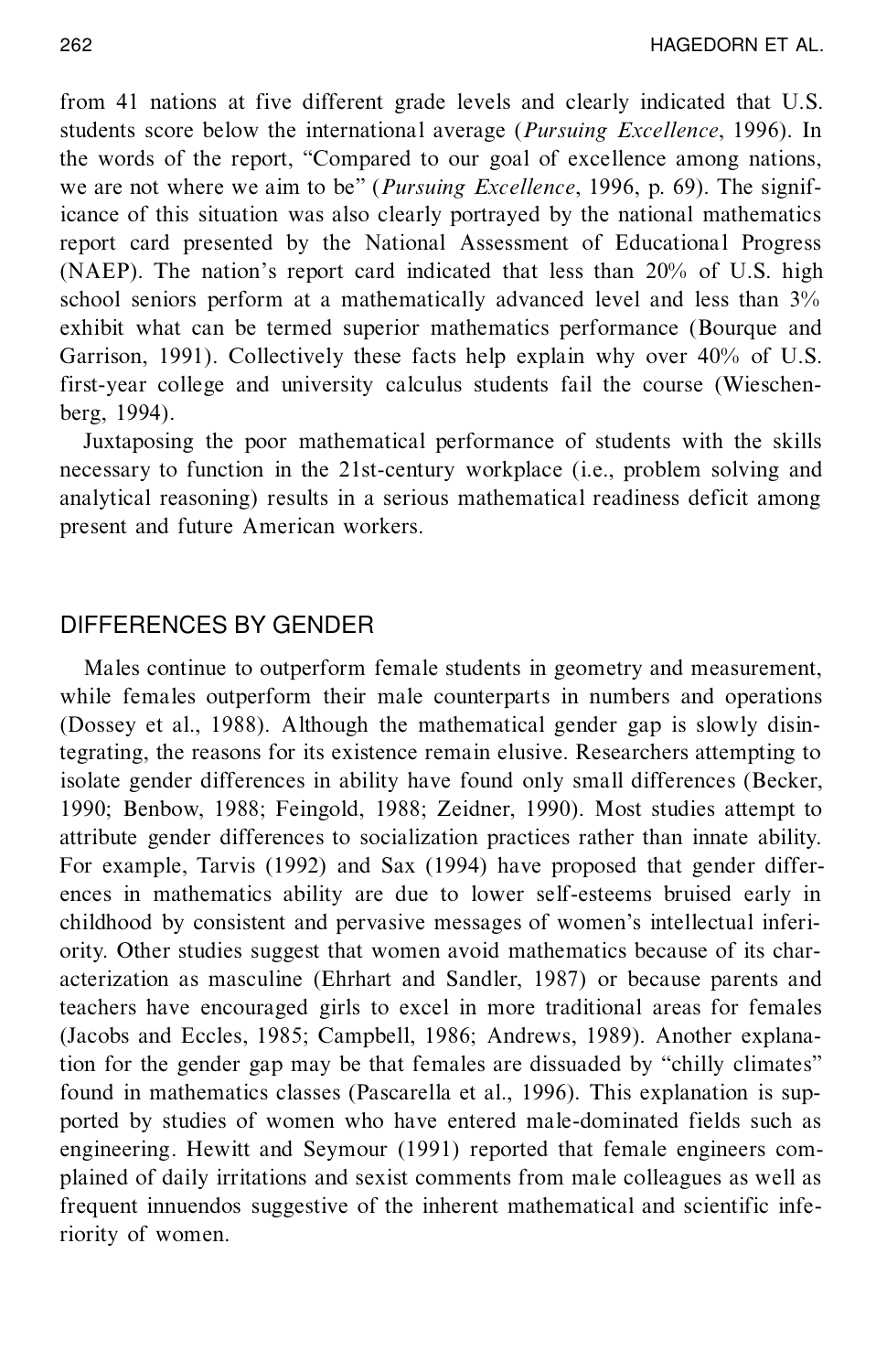## DIFFERENCES BY ETHNICITY

Although the mathematics performance gap between white students and African-American and Hispanic students has recently narrowed, substantial differences still remain (Dossey et al., 1988; Manzo, 1994). Studies have linked the low mathematics achievement of minority students to a lack of opportunities and/or differential attitudes practiced by teachers (Ascher, 1983). Evidence of the racial gap in mathematics was recently substantiated by the ACT Assess ment Test, a curriculum-based achievement test measuring higher-order thinking skills in four core areas. The ACT Assessment Test, which is annually administered to approximately 1.5 million high school juniors and seniors, found African-Americans to be the lowest-achieving group, with Hispanic achievement only slightly better (Ziomek and Maxey, 1995). Although scores of the Scholastic Aptitude Test (SAT) confirm this pattern, care must be exercised in interpreting these scores because minority students are taking the SAT in larger numbers, which may cause a downward pressure on scores (Manzo, 1994).

## **REMEDIATION**

A common remedy to the problem of matriculating students who are unprepared for college work is enrollment in remedial courses. A shocking 46% of U.S. college students who have earned more than 10 credits have been enrolled in at least one remedial course (i.e., English, mathematics, and/or study skills) (Adelman, 1995). Remedial courses are offered in 64% of all four-year colleges, 90% of community colleges, and 91% of public colleges (Mansfield et al., 1991). This situation represents more than a 30% increase from the 1970s level (Dossey et al., 1988). But just how effective is all of this remediation? Can colleges and universities reverse a trend of failure and prepare students for success in mathematics courses? A snapshot of the present situation of remedial mathematics college students leads us to believe that remediation in its present form is not successful. According to Adelman (1995), the mathematical grounding of many remedial college students is so deficient that a high failure rate exists *even* in the remedial classes. And, this failure rate is disproportion ately higher among female and minority students (Melange, 1988). Moreover, the major proportion of these students become frustrated with curriculums that include no true or transferable college credit and therefore "drop out" of college without earning a degree (or, in many cases, any transferable college credits). This cycle of nonsuccess is costly not only to the students who forego time, wages, and dreams, but also to the taxpayer since the majority of remedial coursework is offered in public community colleges (Apling, 1993).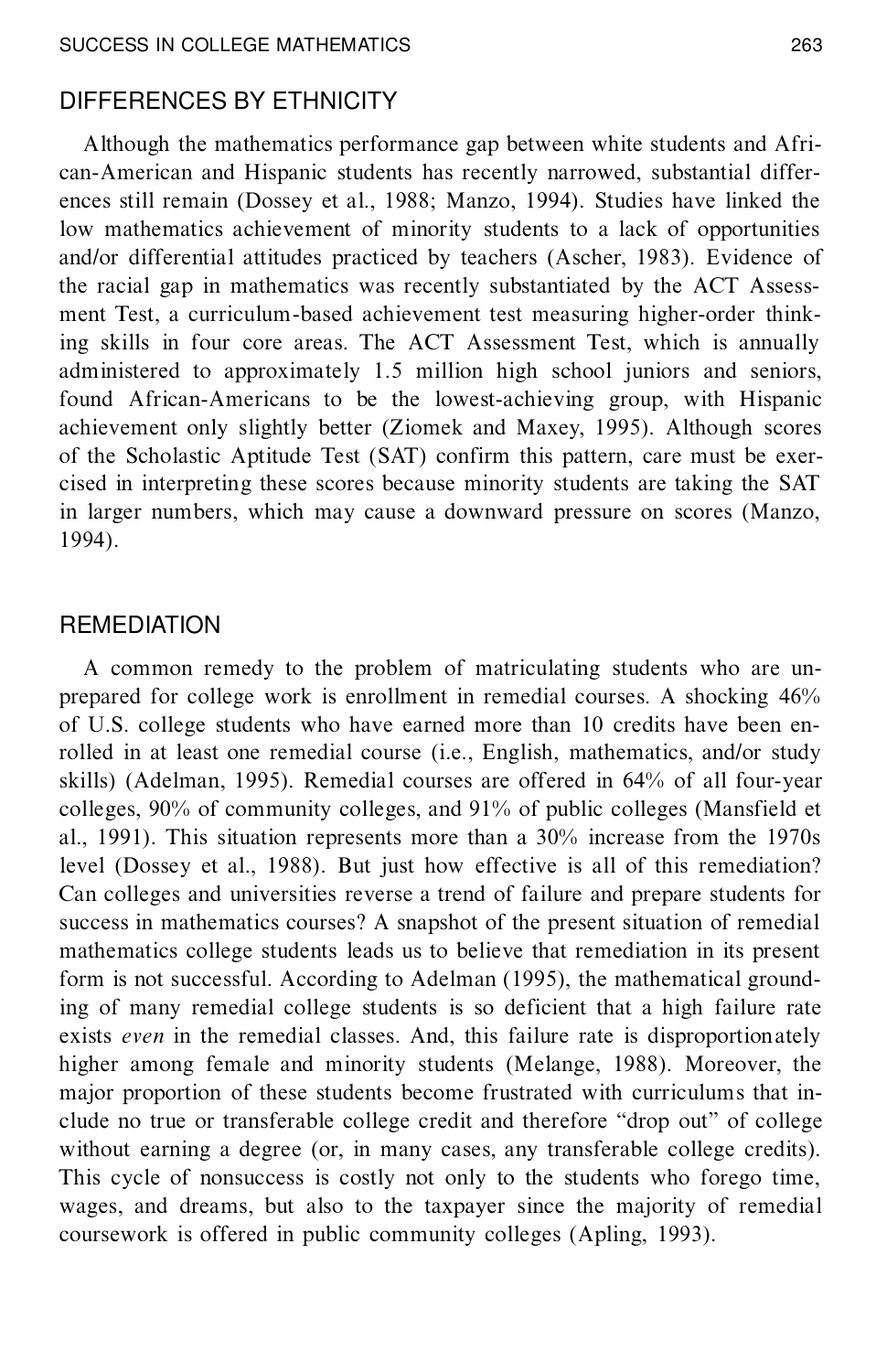It is evident that high schools graduate a large number of students unable to begin college-level mathematics and colleges struggle to deliver appropriate remedial mathematics instruction (Sagher and Siadat, 1997). This study identified differences between first-year college students enrolled in remedial mathe matics from their counterparts enrolled in college-level math. Any college mathematics course that is part of the high school core curriculum was defined as remedial. Consistent with the literature, we defined remedial mathematics to include arithmetic, high school algebra (algebra I and II) and geometry (Adel man, 1995; Fulton, 1996; Sagher and Siadat, 1997). More specifically, this study tested the relationship between high school variables, first-year college variables, and subsequent college mathematics achievement of remedial and nonremedial students. We examined a threefold research question: What is the relative importance of: (1) demographics (gender, ethnicity, economic status), (2) high school academic variables (i.e., type of math taken, GPA), and (3) college-related variables (i.e., student attitudes toward study and quality of college teaching) in predicting math achievement in the first year of college enroll ment? All three of these questions were investigated for both remedial and nonremedial mathematics students.

## CONCEPTUAL FRAMEWORK

This study adds to the existing research exploring differences in mathematics achievement at the postsecondary levels between males and females and minorities and nonminorities. Specifically, this research explores and expands the findings of Hagedorn, Nora, and Pascarella (1997) that documented both cognitive and noncognitive factors that facilitate or hinder mathematics achievement. Hagedorn and colleagues found significant differences in the levels of gains in mathematical achievement between males and females and minority and non minority students during the first year of college. Furthermore, this study was also grounded on the work of Payzant and Wolf (1993), Kamii (1990), and Waits and Demana (1988). These studies have found that high school academic achievement (GPA), ethnic background, gender, level of college mathematics, attitudes toward study, and attitudes toward the quality of teaching affect success in college mathematics.

#### RESEARCH DESIGN

#### Sample

This study's sample was derived from the National Center on Postsecondary Learning and Assessment (NCTLA) consisting of first-year college students from 23 colleges and universities in 16 states throughout the country. Institutions were selected from the National Center on Education Statistics database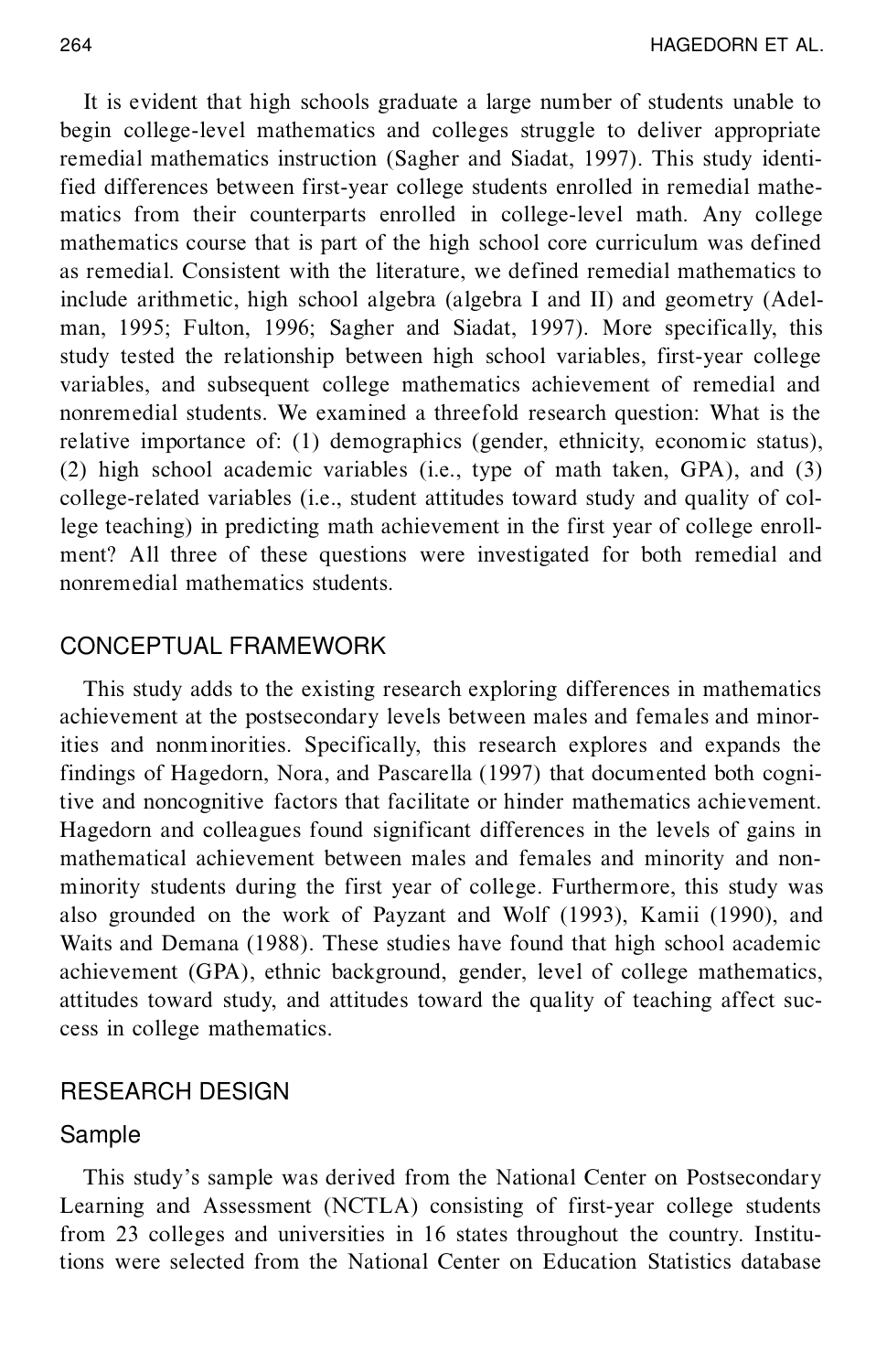(IPEDS) to represent differences in colleges and universities nationwide on a variety of characteristics including institutional type and control, size, and ethnic distribution of the undergraduate student body. In aggregate, the student population of these 23 schools approximated the national population of undergraduates by ethnicity and gender.

The NCTLA began in fall 1992 with a precollege data collection. During the data collection, participating students completed the reading comprehension, mathematics, and critical thinking modules of the American College Testing Program's Collegiate Assessment of Academic Proficiency (CAAP). A followup testing of the sample took place in spring 1993. During this testing, students completed a modified form of each CAAP module (reading, math, critical thinking) taken the previous fall, the College Student Experiences Questionnaire (CSEQ), and the NCTLA Follow-up Questionnaire. The CSEQ measured student involvement in a range of activities during college, and the NCTLA Follow-up Questionnaire assessed such dimensions as interaction with faculty and peers, types of courses taken, orientations toward learning, and kinds of instruction and teaching received. This study uses the responses of students who completed both the initial and follow-up questionnaires, and the mathematics CAAP test.

## Data Analysis

Initial statistical procedures included testing all variables of interest for nor mality, factor analysis to isolate and identify appropriate scales, subsequent tests for construct reliability, and tests for interactions by gender, ethnicity, and remedial/nonremedial math placement. Based on the significance of the test for interaction by remedial versus college-level math placement, the sample was split into two groups. A one-way ANOVA was performed to identify areas in which the two groups differed. Finally, the parameter estimates for the hypothesized model for each of the two groups were estimated through the software package, *Gemini*. The *Gemini* program, written by Lee M. Wolfle and Corinna A. Ethington, analyzes recursive structural equation models and provides standard errors for both direct and indirect effects. The coefficients of determinations and effects (direct, indirect, and total) for both groups were analyzed and compared.

## **RESULTS**

#### Descriptive Analysis

The final sample included 852 students enrolled in remedial mathematics and 928 in college-level mathematics. In terms of gender and ethnicity, 41.2% of the males, 49.9% of the females, 40% of the white, and 57.4% of the minority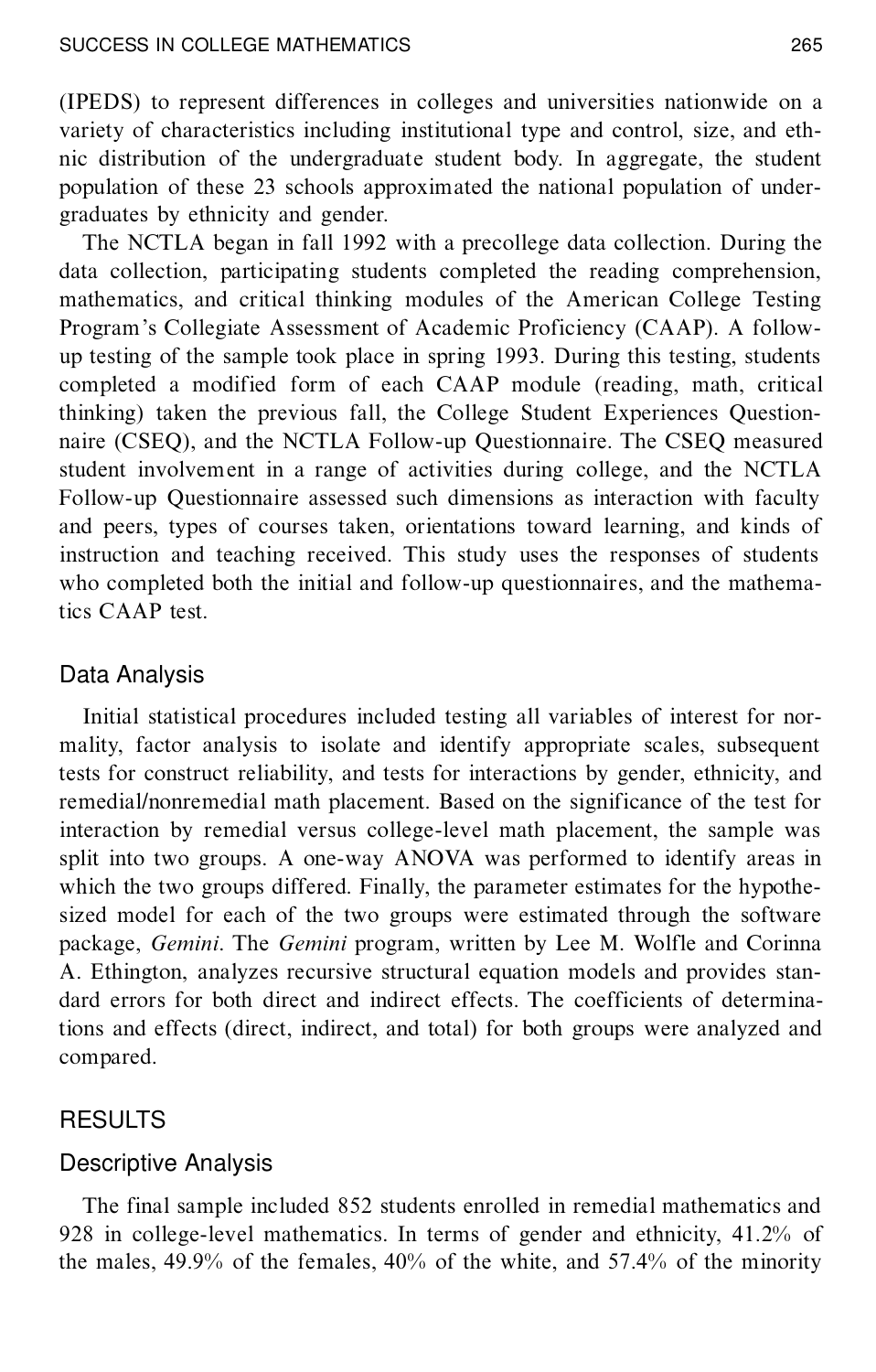students were enrolled in remedial mathematics courses. With respect to institutional type, 84.9% of the community college sample and 42.4% of students from four-year institutions were enrolled in mathematics classes considered re medial at the college level.

Factor analysis identified factors representing relationships among the items under study. All scales proposed to represent different factors were tested for reliability (Cronbach's alpha) and appropriately constructed to reduce measure ment error. Our resulting model consisted of 12 constructs. Table 1 presents the items and scales used in the model.

We hypothesized a model of math achievement consistent with our conceptual framework. Three exogenous constructs were hypothesized. Parents' education consisted of the mean of two items that asked respondents about the educational level of their parents (1 = grammar school or less to 8 = professional degree or doctorate). The alpha coefficient for this scale was .7646. In situations where students reported only one parent, the educational level of this single parent was used. In addition to parents' education, two dichotomous variables, gender and ethnicity, were also hypothesized to have an effect on both intervening variables and mathematics achievement. Ethnicity was dichotomized such that white students were coded 0 and African-American and Hispanic students were coded 1. Students of other ethnic backgrounds were not included in the analysis. The coding for gender was 0 for males and 1 for females.

There were nine endogenous variables in the model. Family income was a single variable that reported the range of family annual salary from 1 (less than \$6000) to 14 (\$150,000 or more). Racial composition of the student's high school and neighborhood consisted of two questions regarding the racial composition of the high school attended as well as the neighborhood where the respondent lived (1 = all minority to  $5$  = nearly all white). The reliability coefficient for this scale was .8170. Encouragement to go to college was a three-item scale (alpha =  $.6152$ ) that was a composite of the encouragement from family, teachers and counselors, and friends. High school study was a single item that consisted of the student's self-reported number of weekly hours spent studying while a high school student. The last of the high school variables was a single item: HSGPA or self-reported high school grade-point average  $(6 = A; 5 = A-, B + ; 4 = B; 3 = B-, C + ; 2 = C, C - ; 1 = D +$ or lower).

The remaining three endogenous constructs were related to college and college experiences. Perceptions of teaching was a scale consisting of 14 items that assessed the student's overall evaluation of the teaching performed by classroom professors during the respondent's first year of college (alpha  $=$ .9203). The items in this scale included the student's assessment of faculty organization, use of class time, use of review and explanations, providing ap-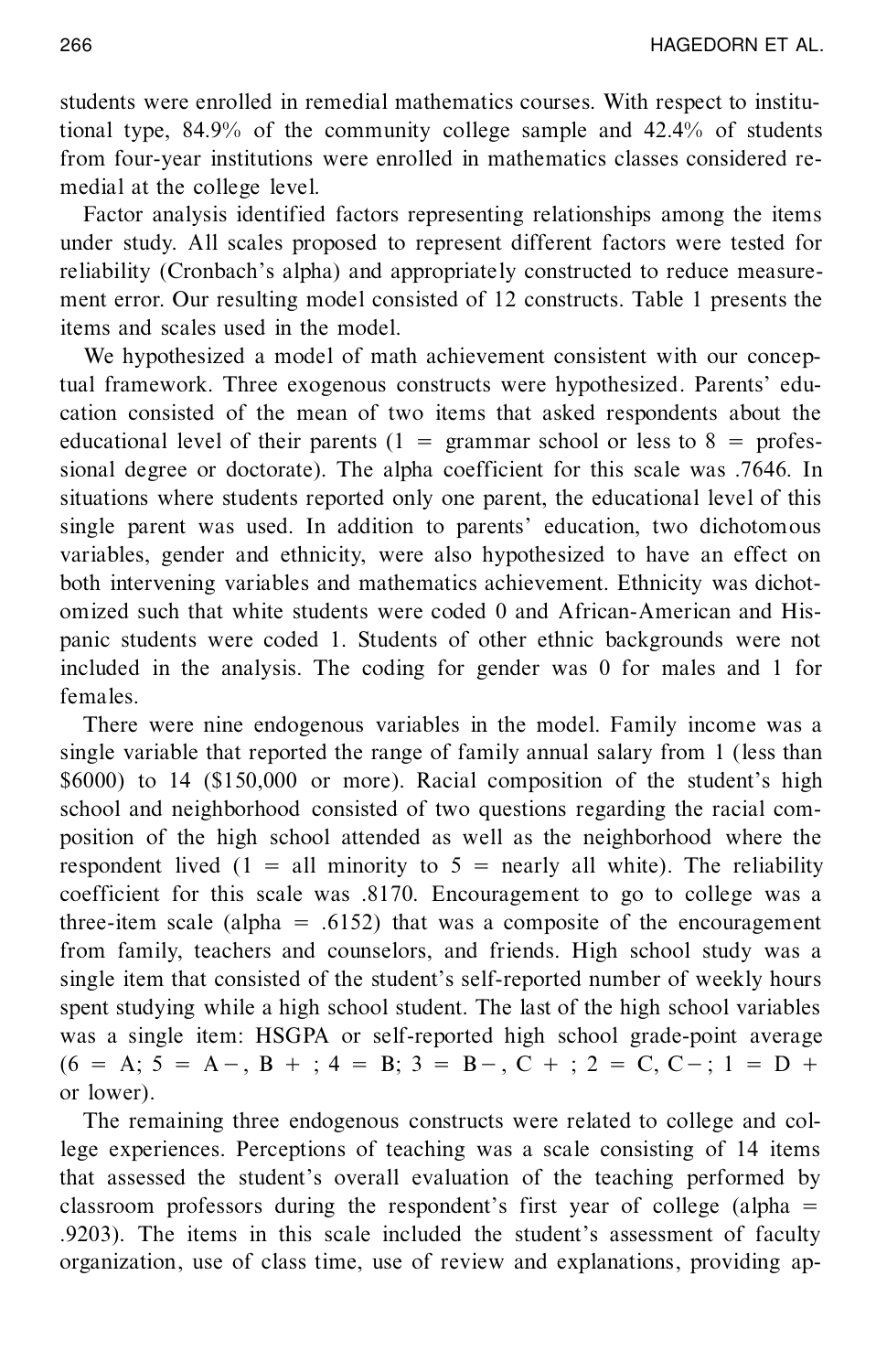| Construct                  | Items                        | Coding                       | A lpha      |
|----------------------------|------------------------------|------------------------------|-------------|
| Parents' education         | Level of mother's educa-     | $1 =$ Grammar school or      | .7646       |
|                            | tion                         | less                         | $(2$ items) |
|                            | Level of father's education  | $2 =$ Some high school       |             |
|                            |                              | $3 =$ High school graduate   |             |
|                            |                              | $4 =$ Postsecondary school   |             |
|                            |                              | other than college           |             |
|                            |                              | $5 =$ Some college           |             |
|                            |                              | $6 =$ College degree         |             |
|                            |                              | $7 =$ Some graduate school   |             |
|                            |                              | $8 =$ Graduate or profes-    |             |
|                            |                              | sional degree                |             |
| Gender                     | Student gender               | $0 = Male$                   | Single      |
|                            |                              | $1 =$ Female                 | item        |
| Ethnicity                  | Racial or ethnic identifica- | $0 =$ Nonminority (white)    | Single      |
|                            | tion                         | 1 = Minority (African-       | item        |
|                            |                              | American or Hispanic)        |             |
| Family income              | Best estimate of family's    | $1 =$ Less than \$6,000      | Single      |
|                            | total income from last       | $2 = $6,000$ to \$9,999      | item        |
|                            | year                         | $3 =$ \$10,000 to \$14,999   |             |
|                            |                              | $4 = $15,000$ to \$19,999    |             |
|                            |                              | $5 =$ \$20,000 to \$24,999   |             |
|                            |                              | $6 = $25,000$ to \$29,999    |             |
|                            |                              | $7 = $30,000$ to \$34,999    |             |
|                            |                              | $8 = $35,000$ to \$39,999    |             |
|                            |                              | $9 = $40,000$ to \$49,999    |             |
|                            |                              | $10 = $50,000$ to \$59,999   |             |
|                            |                              | $11 = $60,000$ to \$74,999   |             |
|                            |                              | $12 = $75,000$ to \$99,999   |             |
|                            |                              | $13 = $100,000$ to \$149,999 |             |
|                            |                              | $14 = $150,000$ or more      |             |
| Racial composition of high | Describe the racial compo-   | $1 = All minority$           | .8170       |
| school and neighbor-       | sition of the high school    | $2 =$ Mostly minority        | $(2$ items) |
| hood                       | you last attended and        | $3 =$ Roughly one-half       |             |
|                            | the neighborhood where       | minority                     |             |
|                            | you grew up                  | $4 =$ Mostly white           |             |
|                            |                              | $5$ = Nearly all white       |             |
| Encouragement to go to     | Encouragement and sup-       | $1 = No support at all$      | .6152       |
| college                    | port to attend college       | $2 =$ Somewhat supportive    | $(3$ items) |
|                            | from family, teachers/       | $3 =$ Supportive             |             |
|                            | counselors, and friends      | $4 =$ Extremely supportive   |             |
|                            |                              |                              |             |

## **TABLE 1. Items and Scales Used in the Model**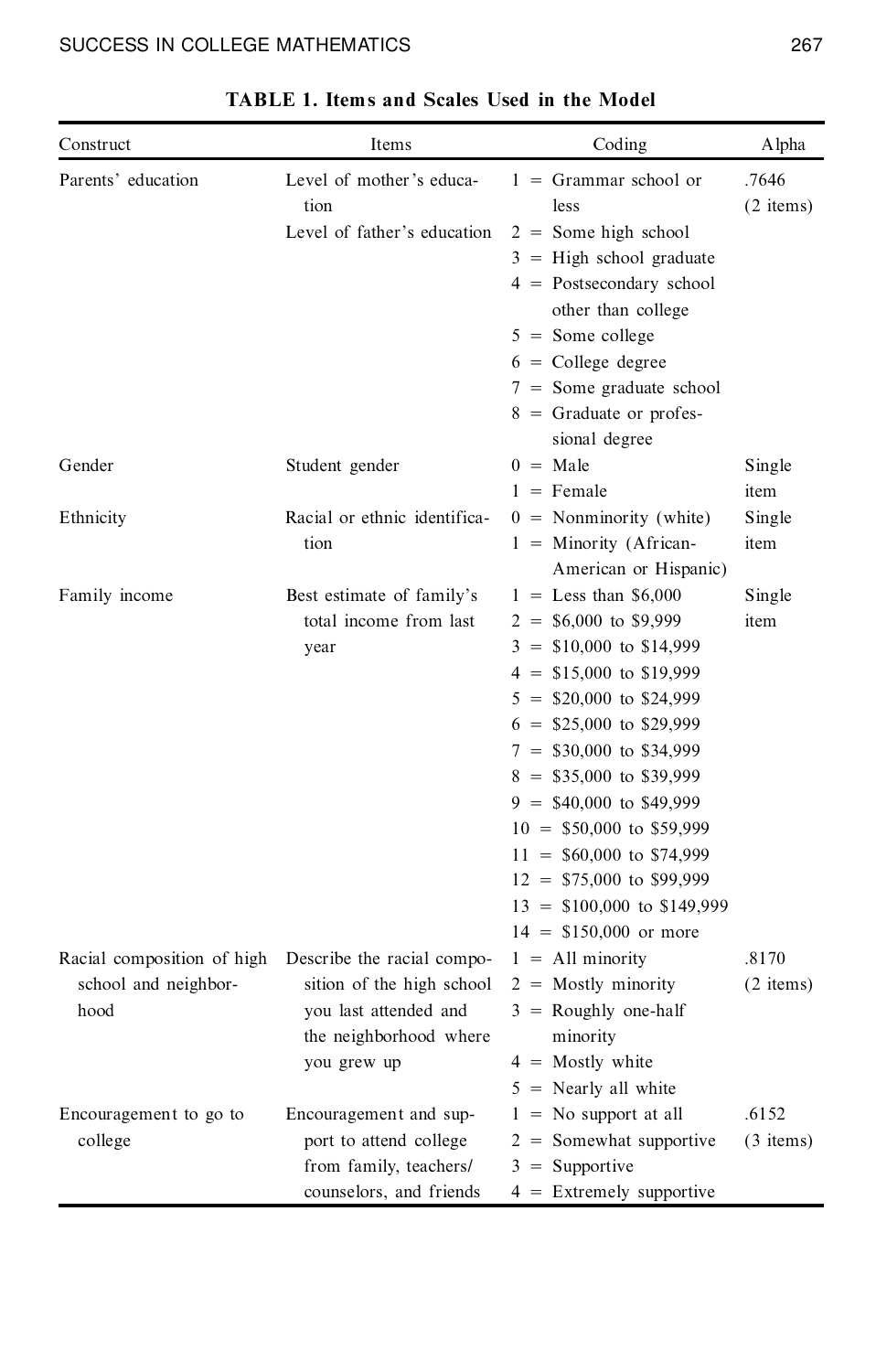| Construct                | Items                                                                                                                                                                                                                                                                                                                                                                                                                                                                                                                                                                                                                                                                                                                                             | Coding                                                                                                        | A lpha                |
|--------------------------|---------------------------------------------------------------------------------------------------------------------------------------------------------------------------------------------------------------------------------------------------------------------------------------------------------------------------------------------------------------------------------------------------------------------------------------------------------------------------------------------------------------------------------------------------------------------------------------------------------------------------------------------------------------------------------------------------------------------------------------------------|---------------------------------------------------------------------------------------------------------------|-----------------------|
| High school study habits | During your last year in<br>high school, how often<br>engaged in studying/<br>homework                                                                                                                                                                                                                                                                                                                                                                                                                                                                                                                                                                                                                                                            | $1 =$ Never<br>$2 = Occasionally$<br>$3 =$ Often<br>$4 = \text{Very often}$                                   | Single<br>item        |
| High school GPA          | Self-reported high school<br>grade-point average                                                                                                                                                                                                                                                                                                                                                                                                                                                                                                                                                                                                                                                                                                  | $1 = D + or lower$<br>$2 = C, C -$<br>$3 = B-, C+$<br>$4 = B$<br>$5 = A - B +$<br>$6 = A$                     | Single<br>item        |
| Perceptions of teaching  | 1. Material is well orga-<br>nized<br>2. Instructors are well<br>prepared<br>3. Class time is used ef-<br>fectively<br>4. Course goals are<br>clearly explained<br>5. Instructors have good<br>subject command<br>6. Instructors give good<br>explanations<br>7. Instructors use exam-<br>ples and illustrations<br>8. Instructors effectively<br>review and summarize<br>the material<br>9. Instructors interpret ab-<br>stract ideas and theo-<br>ries clearly<br>10. Instructors lead stimu-<br>lating class discussions<br>11. Courses are challeng-<br>ing<br>12. Instructors are avail-<br>able for consultation<br>13. Examinations reflect<br>material emphasized in<br>the course<br>14. Instructors answer my<br>questions in ways that | $1 =$ Strongly disagree<br>$2 = \text{Agree}$<br>$3 =$ Not sure<br>$4 = \text{Agree}$<br>$5 =$ Strongly Agree | .9203<br>$(14$ items) |

**TABLE 1. (***Continued***)**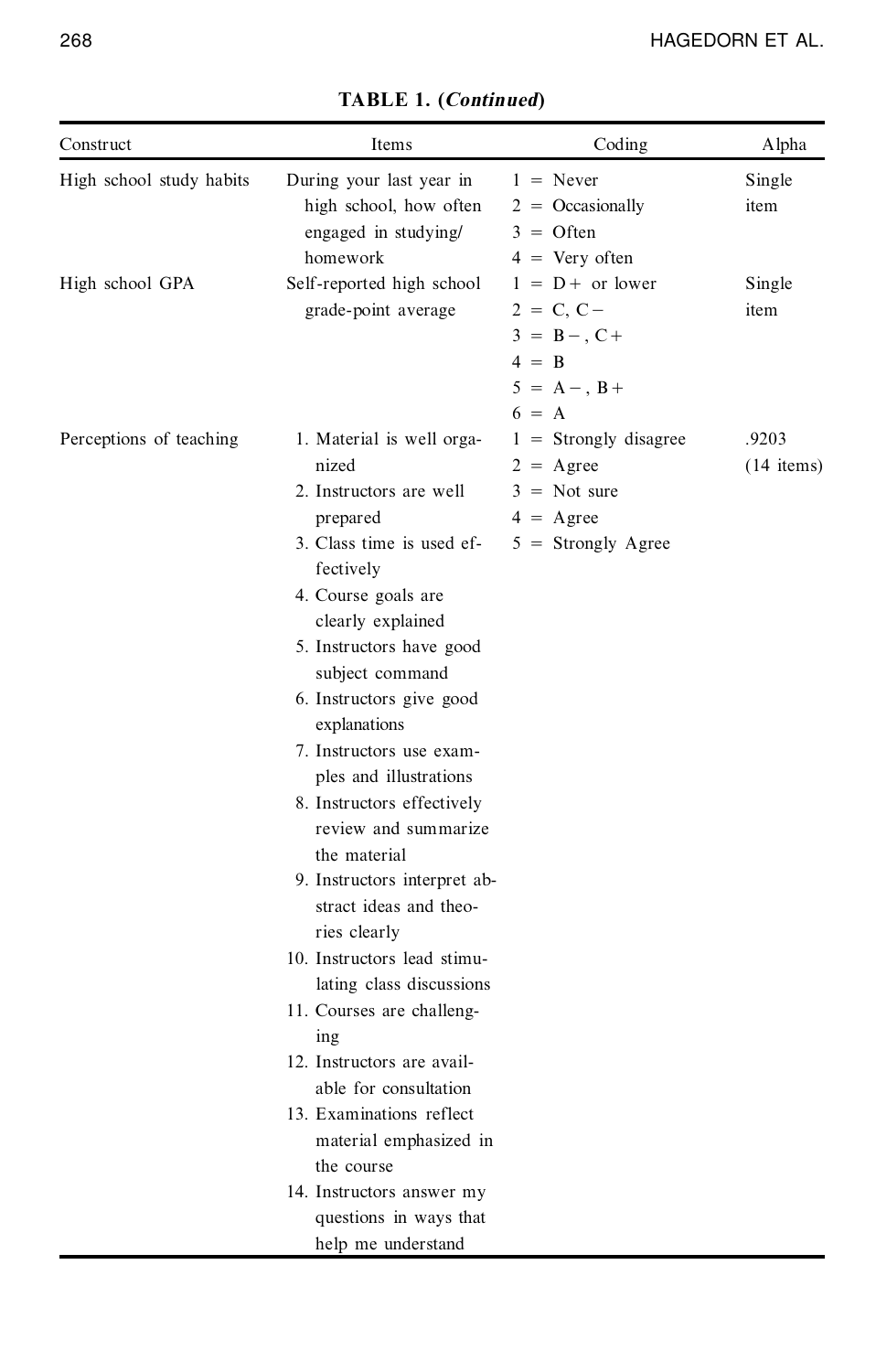| Construct                                                | Items                                                                                                                                                                                                                     | Coding                                                                                                                   | A lpha               |
|----------------------------------------------------------|---------------------------------------------------------------------------------------------------------------------------------------------------------------------------------------------------------------------------|--------------------------------------------------------------------------------------------------------------------------|----------------------|
| Math enrollment <sup>a</sup>                             | College mathematics<br>courses taken during the<br>past year                                                                                                                                                              | $1$ = Prealgebra or arithme-<br>tic<br>$2 =$ Algebra or geometry<br>$3 =$ Calculus or statistics<br>$4 =$ Matrix algebra |                      |
| College study style                                      | 1. Study with other stu-<br>dents in classes<br>2. Learning from friends<br>3. Learning from students<br>outside of class<br>4. Time spent studying<br>with friends<br>5. Frequency of studying<br>with fellow classmates | $1 =$ Never<br>$2 = Occasionally$<br>$3 =$ Often<br>$4 = \text{Very often}$                                              | .7989<br>$(5$ items) |
| Dependent variable: Math-<br>ematics Achievement<br>Test | Raw score on CAAP<br>Mathematics Test                                                                                                                                                                                     | [range $0-30$ ]                                                                                                          |                      |

**TABLE 1. (***Continued***)**

<sup>a</sup>Remedial mathematics included (1) prealgebra or arithmetic, and (2) algebra or gemoetry. Nonremedial math included (3) calculus or statistics, and (4) matrix algebra.

propriate challenge, and use of classroom examinations. Math type was a single item that categorized the type of mathematics taken during the first year of college. Since the NCTLA questionnaire did not include questions on the particular math courses taken in high school, this construct also acted as a proxy for the extent of math taken in high school. Students reporting no math enroll ment during the first year of college were dropped from the analysis. The variable math type was coded as 1 for students taking prealgebra or arithmetic, 2 for students taking algebra or geometry, 3 for students enrolled in calculus or statistics, and 4 for students in matrix algebra. College study was assessed through a five-item scale (alpha = .7989) that measured the extent of studying in collaborative groups or with friends.

The final variable in our model was math achievement. Math achievement was the score achieved on the mathematics CAAP module taken at the end of the first year of college.

#### Interactions

We performed separate tests for moderated relationships (interactions) by gender, minority status, and remedial/nonremedial math enrollment. We constructed cross products between all independent variables and gender, minority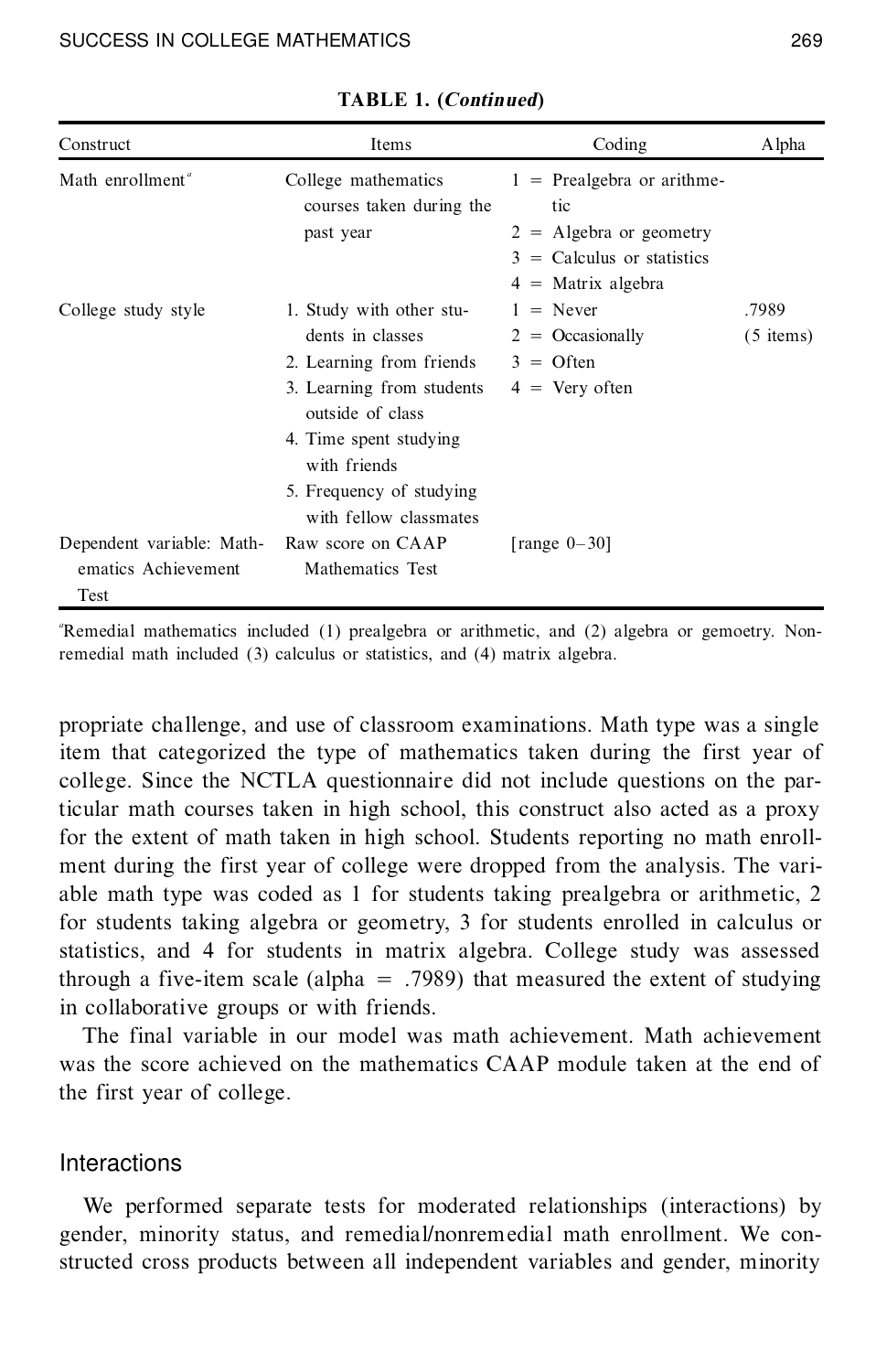status, and remedial/nonremedial math enrollment. Using a multiple regression approach, the dependent variable, math achievement test score, was regressed on all independent variables, resulting in an  $R^2$  of .487. Entering the block of cross products by gender increased the  $R^2$  to .493. This change in  $R^2$  (.006) was not significant ( $f = 2.011$ ,  $p > .01$ ). Using a similar process, the addition of cross products by minority status to the equation resulted in an  $R^2$  change of .011. Although this block explained only an additional 1.1% of the variance, it was statistically significant ( $f = 3.888$ ,  $p < .0001$ ). Finally, a block of variables containing cross products by remedial status was added to the regression equation with a resulting  $R^2$  change of .035. Thus, the addition of the remedial/ nonremedial block of interaction terms explained an additional 3.5% of the variance and was significant  $(f = 12.011, p < .0001)$ .

The tests of interactions indicated possible moderated relationships between students enrolled in remedial and nonremedial math courses as well as between minority and nonminority students. Initially, we split the sample by remedial/ nonremedial placement. To test for the necessity of subdividing the two subsamples by minority/nonminority status, we tested the two subsamples (i.e., remedial and nonremedial) for interaction by minority status. Using an identical procedure as described earlier, we added the block of minority interaction terms to the prediction variables for each subsample. For nonremedial students, the  $R^2$ increased from .305 to .321 with the addition of the interaction terms. This .016 increase was not significant ( $f = 2.284$ ,  $p > .01$ ). Similarly, for remedial students, the  $R^2$  increased from .256 to .275 with the addition of the interaction terms, thus yielding an  $r^2$  change of .019 that was also not significant ( $f =$ 2.138,  $p > .01$ ). Based on these tests of moderated relationships, the original sample was divided only into students enrolled in remedial mathematics and those enrolled in college-level mathematics for all further analyses.

## Differences Between Remedial and Nonremedial Students

We performed two tests to explore the differences between remedial and nonremedial students. To test for equivalency in gender and minority status, we performed a Kruskal–Wallis test.<sup>1</sup> The results indicated that the remedial group consisted of significantly more women ( $\chi^2$  = 13.602, *p* < .0001) and minority students ( $\chi^2$  = 52.674, *p* < .0001). To explore differences on the other nine variables in our model, we performed a one-way ANOVA test. Using an alpha of .05, all nine tests were statistically significant and indicated that nonremedial students in the sample (a) had parents with higher education, (b) came from families with higher total income, (c) received more encouragement to go to college, (d) lived in neighborhoods and attended high schools that were predominantly nonminority, (e) reported spending more time studying in high school, (f) had higher high school grade-point averages, (g) reported higher levels of cooperative study in college, (h) perceived the level of college teach-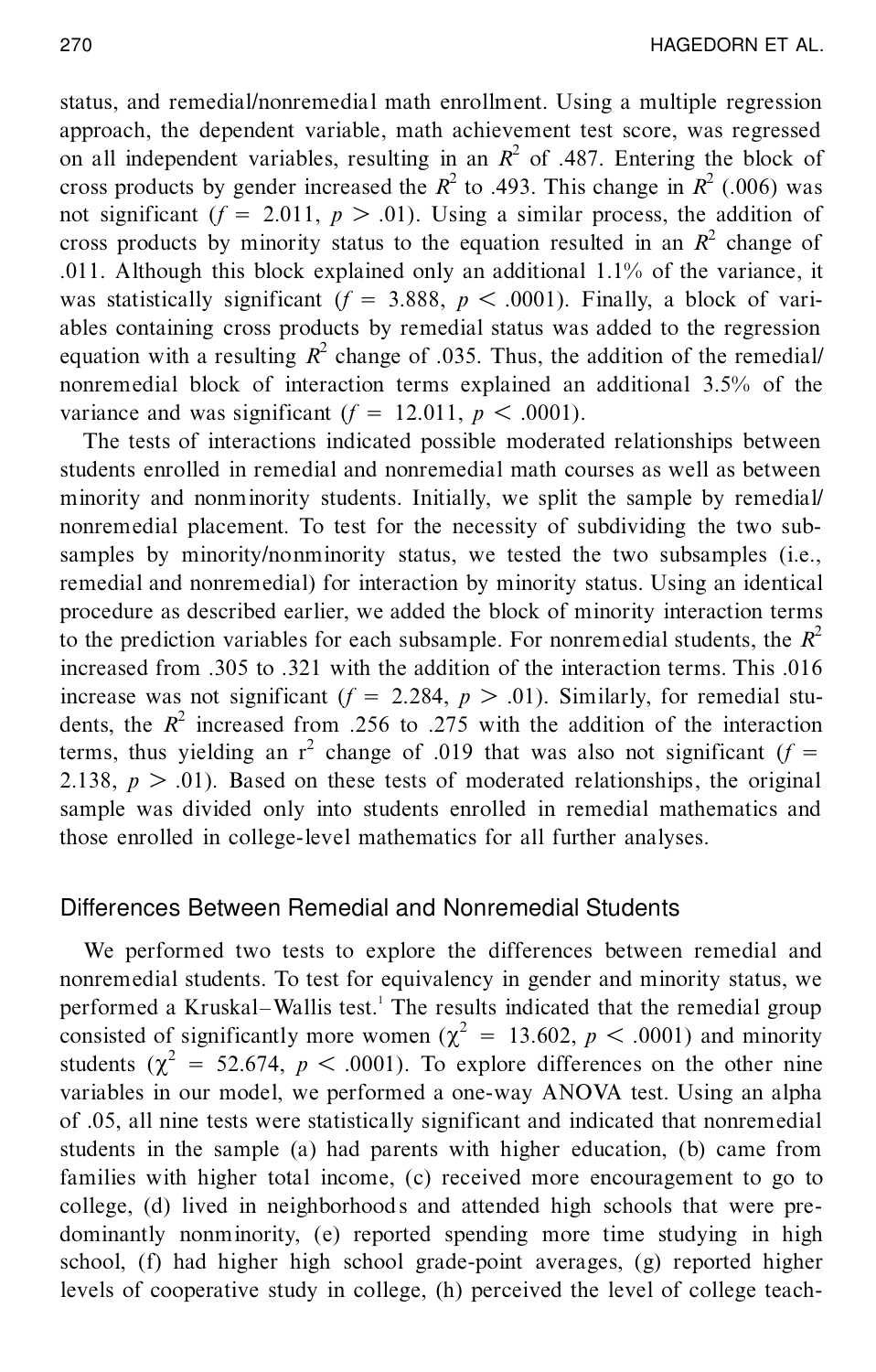|             | Gender | Minority  |
|-------------|--------|-----------|
| χ           | 13.602 | 52.674    |
| d.f.        |        |           |
| Asymp. sig. | < 0001 | $<$ .0001 |

|  |                          | <b>TABLE 2a. Nonparametric Descriptive Analysis by Remedial/Nonremedial Math</b> |
|--|--------------------------|----------------------------------------------------------------------------------|
|  | <b>Enrollment Status</b> |                                                                                  |

ing to be higher, and (i) had higher scores on the math achievement test. Tables 2a and 2b contain the descriptive results of these comparisons.

# TEST OF THE MATH ACHIEVEMENT MODEL

Since the test for interaction by gender and ethnicity was not significant, these variables were included in the model of study. The hypothesized model is presented in Figure 1.

|                                                                |       | Nonremedial |       | Remedial | F         |            | Higher             |
|----------------------------------------------------------------|-------|-------------|-------|----------|-----------|------------|--------------------|
| Variable                                                       | Mean  | S.D.        | Mean  | S.D.     | statistic | Sig.       | group              |
| Parent education                                               | 5.182 | 2.050       | 4.297 | 2.039    | 86.844    | < .0001    | Non-<br>remedial   |
| Family income                                                  | 8.47  | 3.35        | 6.93  | 3.48     | 91.376    | < .0001    | Non-<br>remedial   |
| Encouragement<br>to go to col-<br>lege                         | 3.603 | 0.523       | 3.442 | 0.590    | 39.202    | < .0001    | Non-<br>remedial   |
| Racial composi-<br>tion of high<br>school $\&$<br>neighborhood | 3.711 | 1.173       | 3.299 | 1.272    | 53.179    | < .0001    | $Non-$<br>remedial |
| High school<br>study habits                                    | 3.12  | .81         | 3.02  | .78      | 6.673     | < 0.01     | Non-<br>remedial   |
| High school GPA                                                | 5.00  | 1.06        | 4.05  | 1.22     | 332.6     | < .0001    | $Non-$<br>remedial |
| College study<br>style                                         | 2.411 | .6373       | 2.349 | .6459    | 4.395     | $\leq .05$ | Non-<br>remedial   |
| Perceptions of<br>teaching                                     | 3.083 | 0.477       | 3.013 | 0.488    | 9.964     | < .001     | Non-<br>remedial   |
| Math CAAP test<br>score                                        | 22.08 | 6.69        | 13.53 | 5.04     | 969.95    | < 0.001    | Non-<br>remedial   |

|  |                               | TABLE 2b. Descriptive Analysis by Remedial/Nonremedial |
|--|-------------------------------|--------------------------------------------------------|
|  | <b>Math Enrollment Status</b> |                                                        |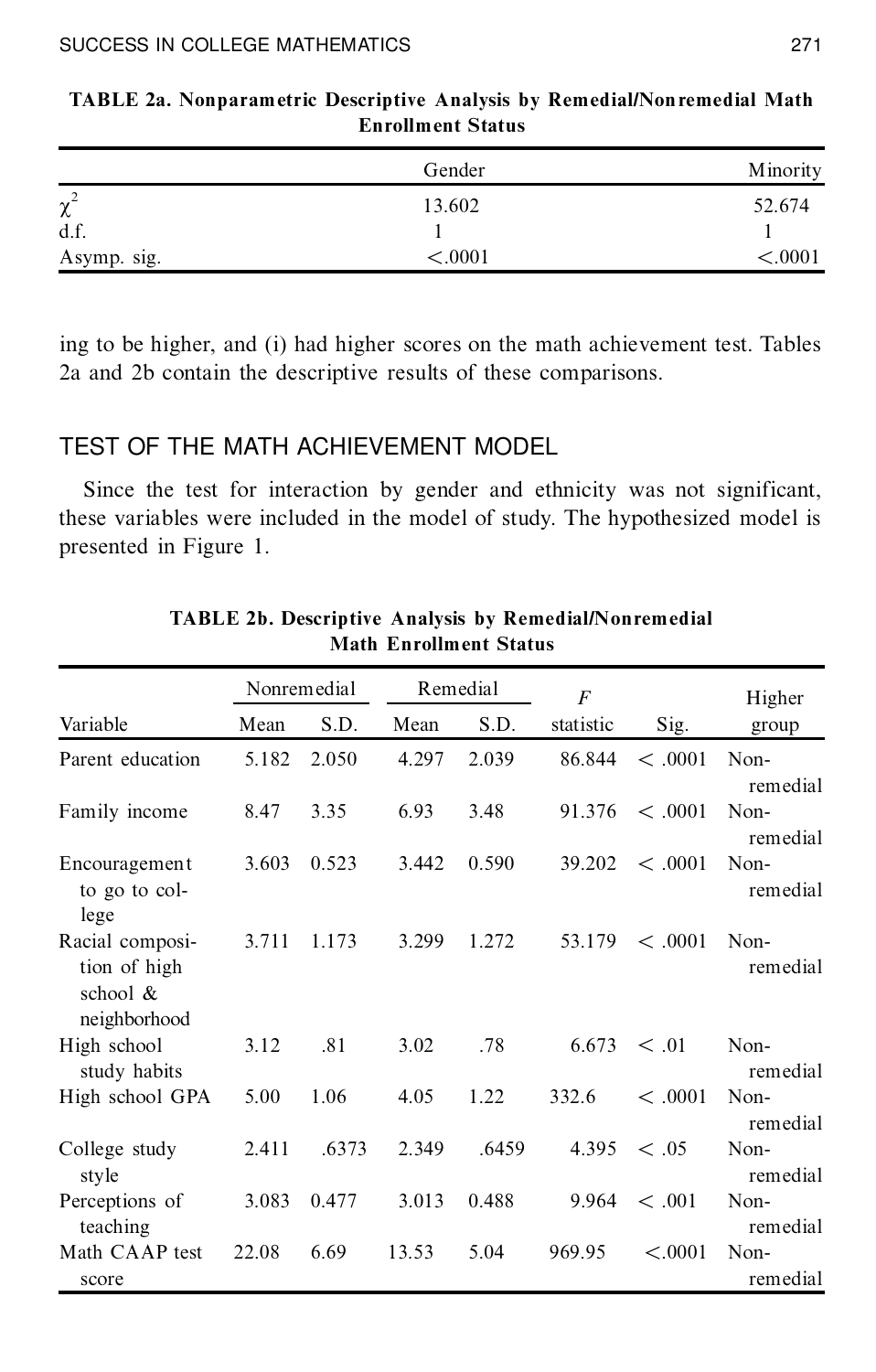

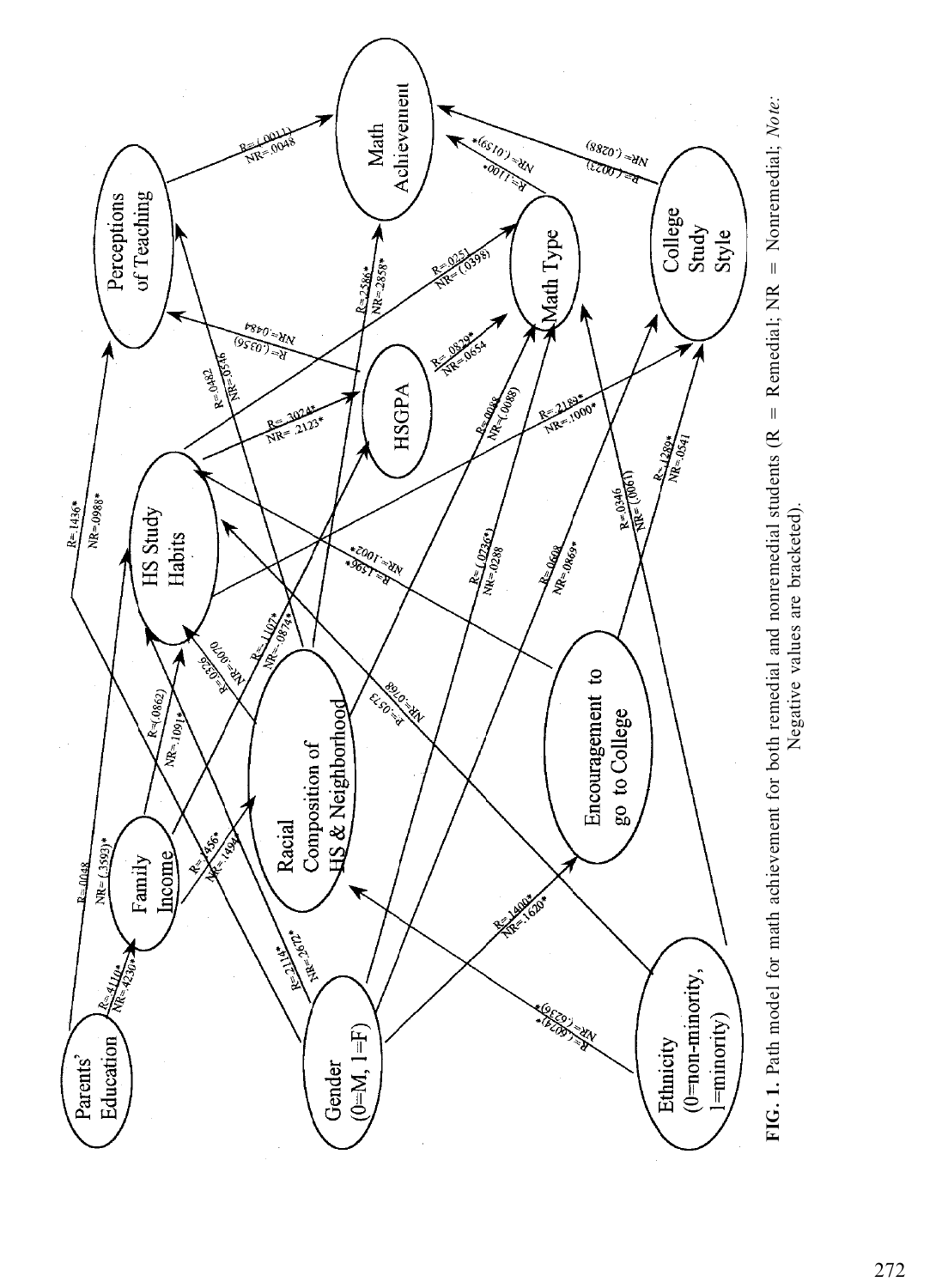Direct paths were hypothesized from parents' education to family income and high school study habits. The path to high school study habits was based on studies that found the academic achievement of parents to be related to academic habits of children (Astone and McLanahan, 1991; Hein and Lewko, 1994). We hypothesized direct paths from gender to (1) perceptions of teaching, (2) high school study habits, (3) type of math course, (4) college study style, and (5) encouragement to go to college, based on numerous studies reporting gender differences in academic variables (Adelman, 1995; Sax and Antonio, 1995; Stage and Kloosteman, 1995).

Direct paths were hypothesized from ethnicity to racial composition of high school and neighborhood , high school study habits, and math enrollment based on studies finding differences in background variables and academic environ ments experienced by many minority students (Mansfield et al., 1991; Manzo, 1994).

Direct paths were not hypothesized from either gender or ethnicity to math achievement even though numerous studies have found an apparent link between these constructs. We did not include these paths because young students begin with equal math potential (Ascher, 1983; Blosser, 1990; Russell and Ginsburg, 1980). We hypothesized that the relationship must be indirect and not directly attributable to gender or ethnicity. In addition, we hypothesized direct paths from family income to high school study habits, high school grade-point average, and racial composition of the high school and neighborhood (Fadem et al., 1995; Teachman, 1996). From racial composition of high school and neighborhood, direct paths were hypothesized to high school study habits, perceptions of teaching, math enrollment, and math achievement. These paths were based on studies that have found links between schools with high proportions of racial minorities and lower quality of educational experiences (Kozol, 1991; Mansfield et al., 1991; Waxman and Padron, 1995).

*High school variables*. Because encouragement to attend college has been found to bolster academic interest (Grissmer et al., 1994), it was believed that parental encouragement with respect to attending college would positively impact the study habits of students both in high school and college. High school study habits were expected to directly affect high school GPA and the type of math course in which the student enrolled upon entering college. Since higherachieving students report higher levels of satisfaction with their educational experiences (Brophy, 1986; Gibbs, 1995), it was believed that high school GPA would also influence perceptions of the instruction received in college. For reasons that are self-explanatory, we hypothesized a path from high school GPA to type of college math enrollment.

*College variables*. With respect to college variables, we hypothesized direct paths from perceptions of teaching to math achievement, assuming that positive perceptions of teaching would lead to gains in achievement (Brophy, 1986;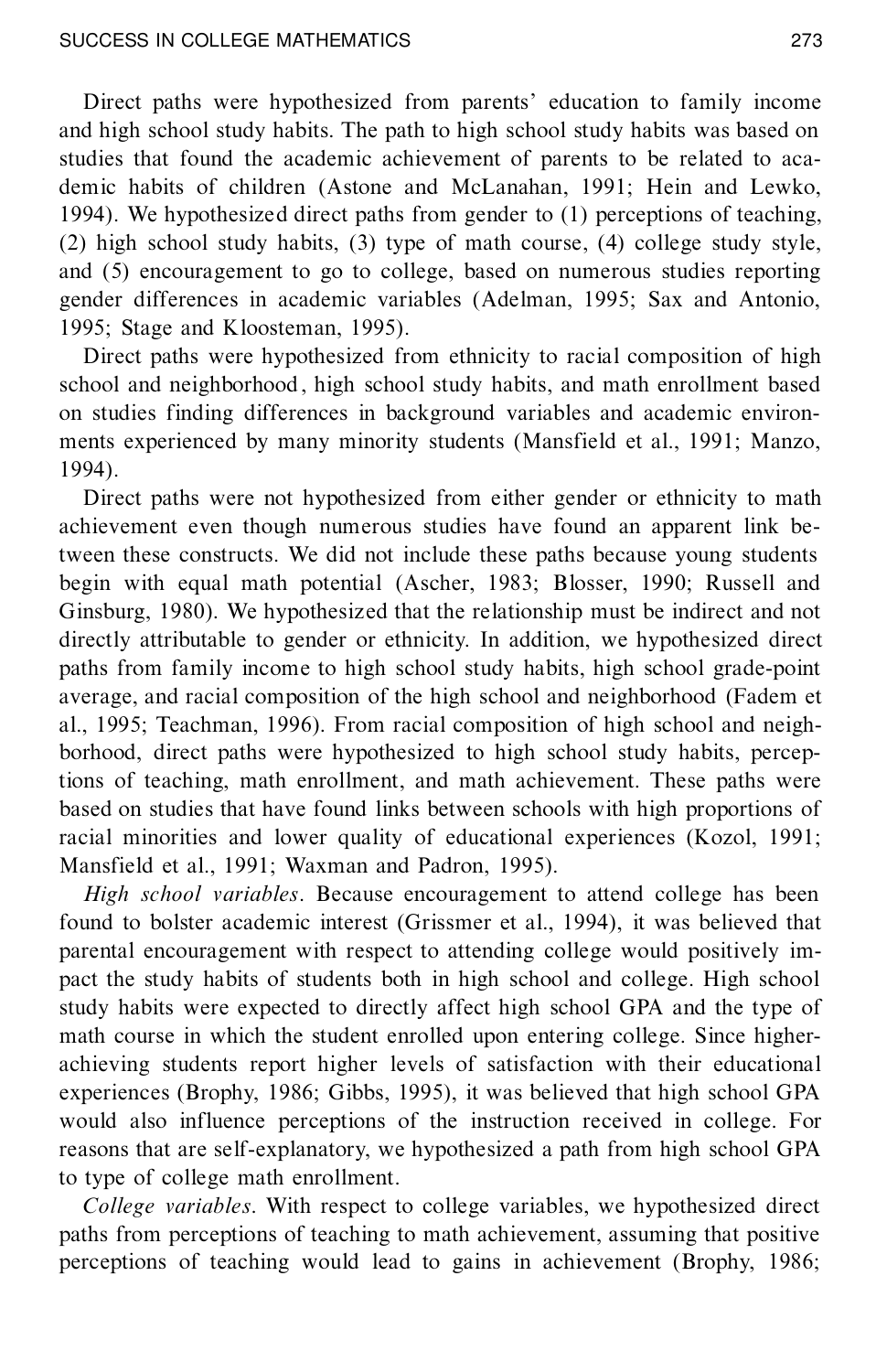Gibbs, 1995). Also hypothesized were the paths from (1) math enrollment and (2) college study style to math achievement, because higher levels of math and cooperative study habits should yield higher achievement scores.

*Coefficients of determination and path coefficients*. The coefficients of deter mination (or  $R^2$ ) for each structural equation are presented in Table 3. The coefficient of determination for the complete model was .305 for nonremedial students and .256 for those with remedial math placements. Also presented in Table 3 are the path coefficients ( $\beta$  weights) for each hypothesized link in both models. For each specific path that was significant for both remedial and nonremedial students, we performed a *t*-test of the unstandardized regression weights ( $\beta$  weights) to determine if the path coefficient was significantly different between the two groups.

Table 4 provides the direct, indirect, and total effects for both non-remedial and remedial students.

*Direct effects*. We found that the direct path from racial composition of high school and neighborhood to math achievement was significant for all students, thus indicating that students from predominantly nonminority high schools and neighborhood s had higher math achievement scores. We found this relationship, however, to be significantly stronger for the nonremedial students. There was a significant positive path from math enrollment to math achievement only for the remedial students, thereby indicating that the lower the level of courses, the lower the achievement.

Since the path from gender to perceptions of teaching was significant for all students, it appears that women perceive the quality of teaching in a more positive light than their male counterparts. This is consistent with other studies that have found women reluctant to report dissatisfaction when being queried in a general sense. However, when questions are directed at specific areas, occurrences, or environments, the dissatisfaction among women becomes apparent (Pascarella et al., 1997; Tack and Patitu, 1992)—that is, although women reported higher levels of satisfaction with respect to college teaching in general, care must be exercised in the interpretation of this finding.

The paths to college study style presented interesting findings. Positive high school study habits yielded more collaborative college study styles for all students, but this relationship was even stronger among the remedial students. However, this finding must be coupled with that from the one-way ANOVA; the mean time spent in study for remedial students was significantly less than that reported by nonremedial students. The path from encouragement was significant only for remedial students, while the path from gender was significant only for those in nonremedial mathematics placements.

Two paths to math enrollment were significant only for remedial students: high school GPA and gender. These paths signified two points for remedial students: (1) Poor grades generally led to enrollment in lower-level courses, and (2) among remedial students, women tended to enroll in the lowest of these courses.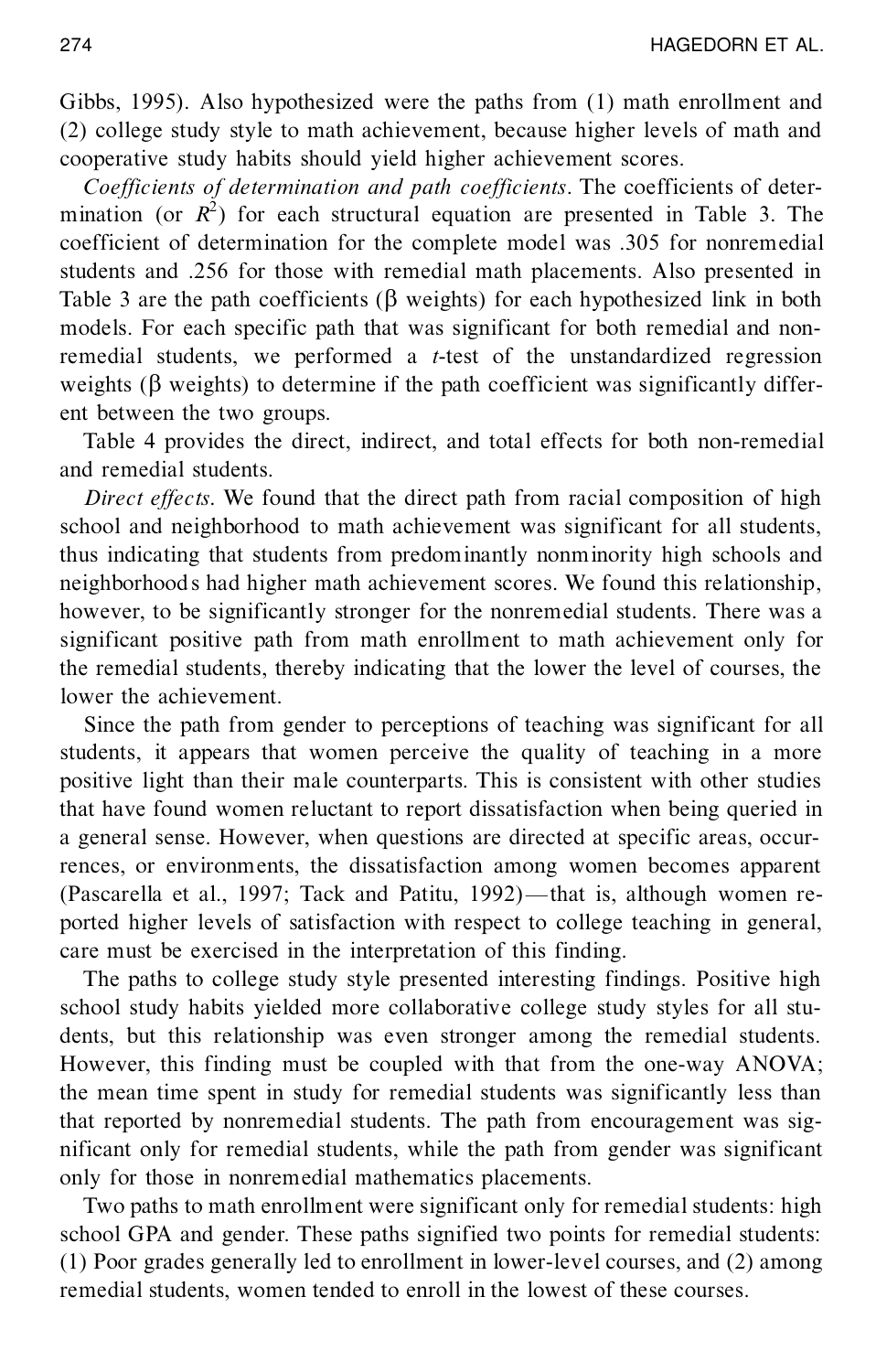|                         | TABLE 3. Coefficients of Determination for Path Models for Remedial and Nonremedial Student |       |                                    |       |                                |                                                         |
|-------------------------|---------------------------------------------------------------------------------------------|-------|------------------------------------|-------|--------------------------------|---------------------------------------------------------|
|                         |                                                                                             |       | Nonremedial                        |       | Remedial                       | Significant Group<br>$t$ test of the $\mathbf b$        |
| Dependent Variable      | Independent Variables                                                                       | ķ     | Coefficient<br>Path<br>$\circledR$ | ፝፞    | Coefficient<br>Path<br>$\circ$ | regression weight<br>(unstandardized)<br>$\alpha = .05$ |
| Math achievement score  | Perceptions of teaching                                                                     |       | 0048                               |       | $-0.001$                       |                                                         |
|                         |                                                                                             |       |                                    |       |                                |                                                         |
|                         | College study style                                                                         |       | .0288                              |       | $-0.0023$                      |                                                         |
|                         | Math enrollment                                                                             |       | $-0.0159$                          |       | .1100*                         | Remedial only                                           |
|                         | Racial composition                                                                          | 08398 | .2858*                             | 07868 | .2586*                         | $t = 6.708*$ Nonremedial                                |
| Perceptions of teaching | High school GPA                                                                             |       | 0484                               |       | 0356                           |                                                         |
|                         | Racial composition                                                                          |       | 0546                               |       | 0482                           |                                                         |
|                         | Gender                                                                                      | 01693 | *8860.                             | 02547 | $.1436*$                       | $t = 1.122^{\text{ns}}$                                 |
| College study style     | High school study habits                                                                    |       | $1000*$                            |       | .2189*                         | $t = 2.594*$ Remedial                                   |
|                         | Encouragement                                                                               |       | 0541                               |       | 1289*                          | Remedial only                                           |
|                         | Gender                                                                                      | 02821 | 0869*                              | 08709 | 0608                           | Nonremedial only                                        |
|                         |                                                                                             |       |                                    |       |                                |                                                         |

TABLE 3. Coefficients of Determination for Path Models for Remedial and Nonremedial Student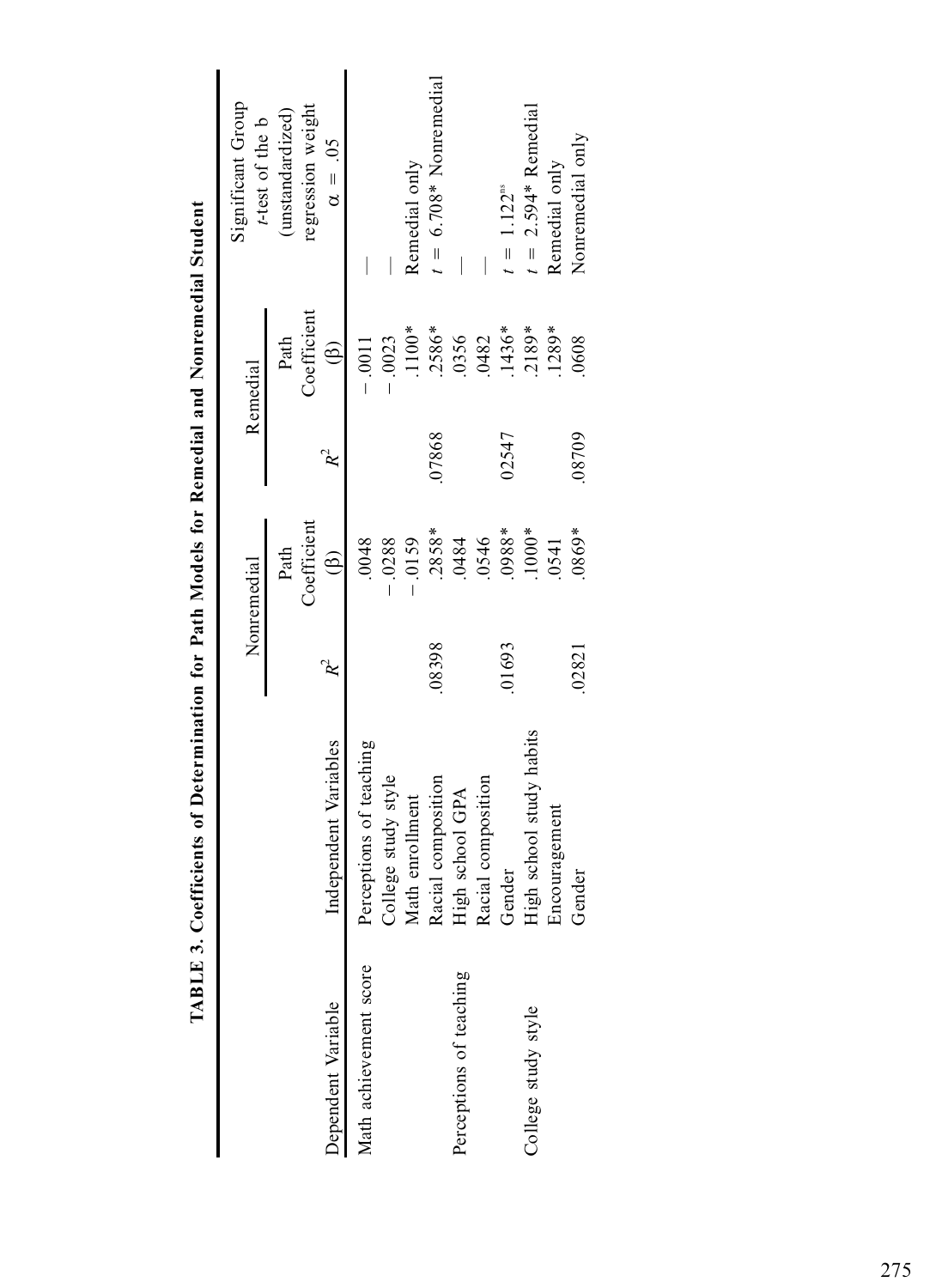|                          |                       |        | Nonremedial         |        | Remedial            | Significant Group<br>t-test of the b  |
|--------------------------|-----------------------|--------|---------------------|--------|---------------------|---------------------------------------|
|                          |                       |        | Coefficient<br>Path |        | Coefficient<br>Path | regression weight<br>(unstandardized) |
| Dependent Variable       | Independent Variables | Ŕ      | $\oplus$            | ิ⁄ั    | $\oplus$            | $\sim$<br>$\alpha =$                  |
| Math enrollment          | High school GPA       |        | .0654               |        | $.0829*$            | Remedial only                         |
|                          | High school study     |        | .0398               |        | .0251               |                                       |
|                          | Racial composition    |        | .0088               |        | .0088               |                                       |
|                          | Ethnicity             |        | .00607              |        | 0345                |                                       |
|                          | Gender                | .00655 | 0288                | .01127 | $.0736*$            | Remedial only                         |
| High school GPA          | High school study     |        | $.2123*$            |        | $.3024*$            | $= 2.932*$ Remedial                   |
|                          | SES                   | .05088 | $0000$ .<br>*       | .09802 | $.1107*$            | $= 0.7486^{n}$ s                      |
| High school study habits | Racial composition    |        |                     |        | 0326                |                                       |
|                          | Encouragement         |        | $.1002*$            |        | .1596*              | 2.751* Nonremedial<br>$\parallel$     |
|                          | <b>SES</b>            |        |                     |        | $.0862*$            | 3.824* Nonremedial<br>$\parallel$     |
|                          | Ethnicity             |        | 0768                |        | .0573               |                                       |
|                          | Gender                |        | $.2672*$            |        | $.2114*$            | $t = 1.155^{\circ}$                   |
|                          | Parents' education    | 19892  | $.3593*$            | 09116  | .0047               | Nonremedial only                      |
| Racial composition       | SES                   |        | 1494*               |        | .1456*              | $0.0807^{m}$<br>$\parallel$           |
|                          | Ethnicity             | 46783  | $.6236*$            | .44675 | $.6074*$            | $0.256$ <sup>ns</sup><br>$\mathbf{I}$ |
| Encouragement            | Gender                | .02624 | 1620*               | 01960  | $.1400*$            | $0.0815^{m}$<br>$\parallel$           |
| Income                   | Parents' education    | 17893  | $.4230*$            | 16892  | $.4110*$            | $0.0951$ <sup>as</sup><br>$\parallel$ |
| $50. > d_*$              |                       |        |                     |        |                     |                                       |

**TABLE 3. (***Continued***)**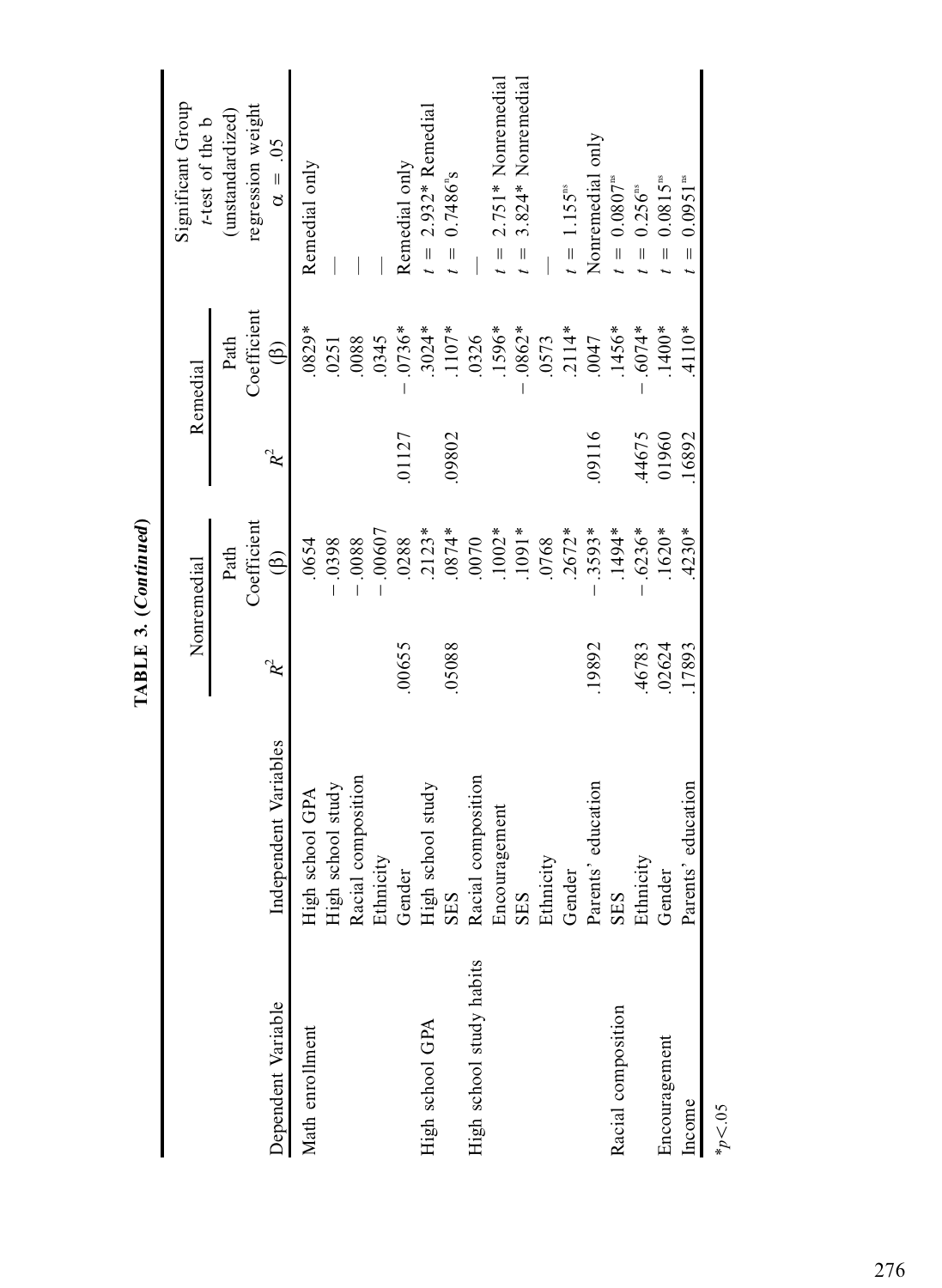|                       |          | Nonremedial |           |          | Remedial |          |
|-----------------------|----------|-------------|-----------|----------|----------|----------|
| Independent Variable  | Direct   | Indirect    | Total     | Direct   | Indirect | Total    |
| Perceptions of teach- |          |             |           |          |          |          |
| ing                   | .0048    |             | .0048     | $-.0012$ |          | $-.0012$ |
| College study Style   | $-.0288$ |             | $-.0288$  | $-.0023$ |          | $-.0023$ |
| Math enrollment       | $-.0159$ |             | $-.0159$  | $.1100*$ |          | $.1100*$ |
| High school GPA       |          | $-.0013$    | $-.0013$  |          | $-.0091$ | $-.0091$ |
| High school study     |          |             |           |          |          |          |
| habits                |          | $-.0020$    | $-.0020$  |          | .0050    | .0050    |
| Racial composition    | $.2858*$ | .0004       | 2861*     | 2586*    | .0011    | $.2597*$ |
| Encouragement         |          | $-.0018$    | $-.0018$  |          | .0005    | .0005    |
| <b>SES</b>            |          | $.0427*$    | $.0427*$  |          | .0384    | .0384    |
| Ethnicity             |          | $-.1785*$   | $-.1785*$ |          | $-.1536$ | $-.1536$ |
| Gender                |          | $-.0033$    | $-.0033$  |          | $-.0073$ | $-.0073$ |
| Parents' education    |          | $.0188*$    | $.0188*$  |          | .0158    | .0158    |

**TABLE 4. Summary of Effects to Math Achievement Test**

 $*_{p}<.05$ 

Students who reported more study time in high school and/or came from higher-income homes were more likely to have better high school grades. However, for remedial students, the relationship between high school study and subsequent grades was significantly stronger than for the nonremedial students.

While encouragement to go to college and being female led to positive high school study habits for all, family income's relationship to high school study was moderated by remedial/nonremedial status. Although higher family income led to more positive high school habits for nonremedial students, among remedial students higher family income led to less positive study habits. The relationship between parent education and high school study was significant in a negative direction for nonremedial students only.

As anticipated, paths from income and ethnicity to racial composition of high school and neighborhood were significant for all, indicating that nonminority students and those from higher-income families were more likely to live in neighborhood s and attend high schools that were predominantly white. We also found that regardless of remedial or nonremedial status, female students received more encouragement to go to college, and higher levels of parent education led to higher family income.

*Indirect effects*. All hypothesized indirect effects to the dependent variable, math achievement test scores, were not significant for remedial students. Among the nonremedial students:

1. Income exhibited a significant indirect path predominantly through racial composition of high school and neighborhood.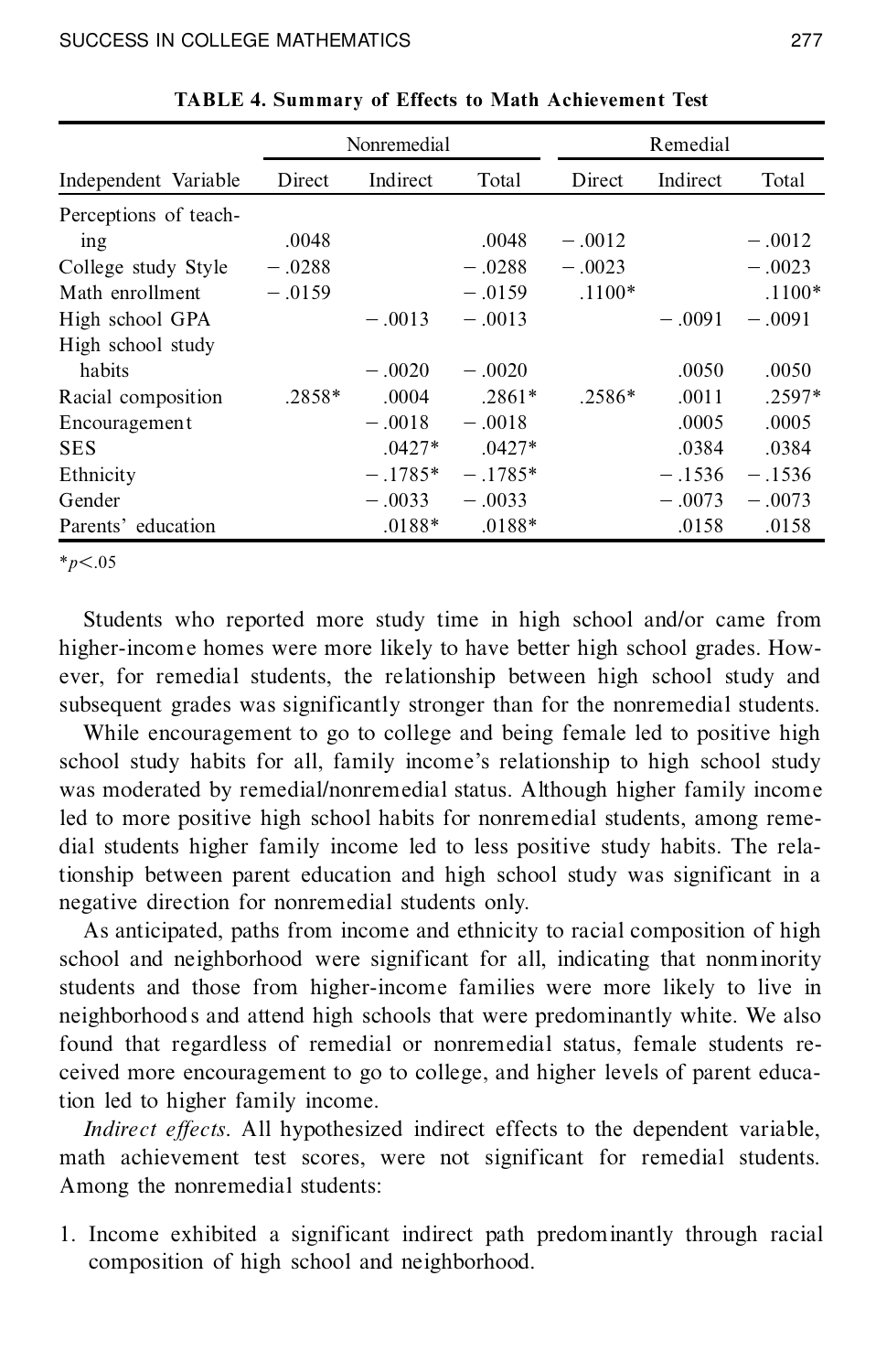- 2. Minority status indirectly led to higher math achievement predominantly through type of math enrollment.
- 3. Higher levels of parent education led to higher math achievement predominantly through economic status and racial composition of high school and neighborhood .

## DISCUSSION, POLICY IMPLICATIONS, AND CONCLUSIONS

## Differences Between Remedial and Nonremedial Mathematics Students

Although the tests for differences (Kruskal–Wallis and ANOVA) between remedial and nonremedial math students may not have yielded surprising results, the fact that on *every* test nonremedial students were in a more favorable position requires more attention. For this sample, students in remedial math placements were more likely to come from families with lower incomes and lower educational levels, and were more likely to receive less encouragement to enroll in college. With the exception of encouragement, institutions have absolutely no control over any of these variables. Although it cannot be inferred that students performing at a less than desirable level in high school necessarily receive less encouragement from teachers and counselors, educational professionals must take care not to preferentially encourage good students at the expense of others. Since more students in remedial placements had graduated from high schools with greater proportions of minority students, interesting implications arise. It may be that the quality of education that students receive in high schools with a larger number of minority students is not equal to that provided in predominantly white high schools. In addition, students in high schools that have high minority enrollments may not be receiving the same encouragement from counselors to enroll in higher levels of high school mathe matics.

Our finding that students in remedial placements reported studying less in high school, had lower reported grade-point averages, and studied less collaboratively in college may also have interesting antecedents. Of course, we cannot infer that remedial students studied less because they were assigned less homework. Nor can we assume that the remedial students reported less collaborative study styles in college because they were not taught these skills in high school, but these findings do indicate the importance of stressing and teaching appropriate study habits to all students in all high schools. High school teachers should assign outside study and tasks to all students to ensure that students enrolled in lower-level math classes are not being short-changed.

Our findings regarding the perceptions of college teaching also present interesting implications. Why do nonremedial students perceive the quality of instruction to be better than that perceived by the remedial students? One possibility is that nonremedial courses are frequently assigned to the more experi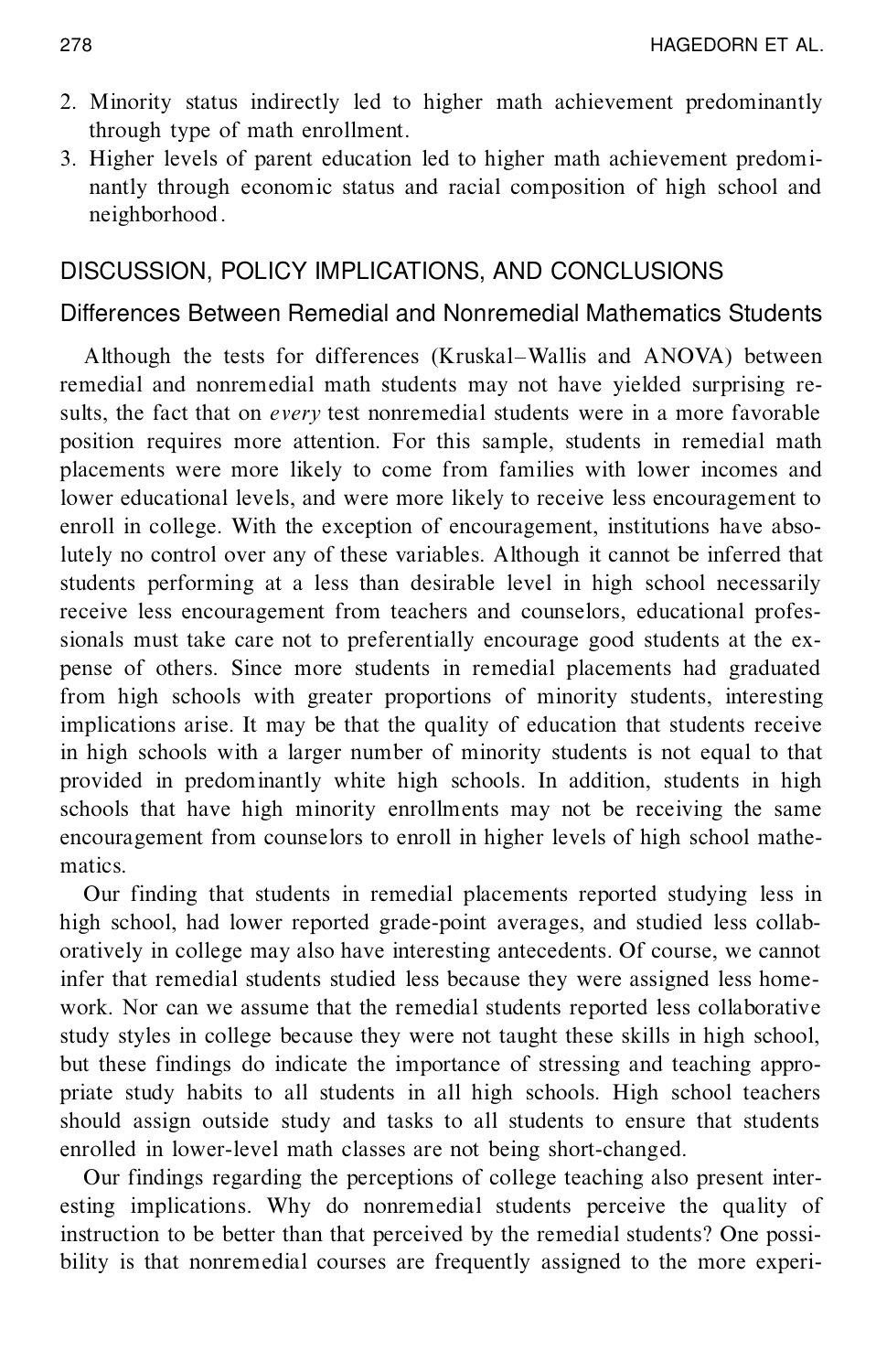enced, preferred, or qualified professors and instructors while remedial-level courses are taught by the less experienced. Or, it could be that college professors and instructors do not perform equally well at presenting less challenging material or may become bored with introductory materials. These findings have implications regarding the quality of remedial curriculums as well as instructor assignments.

Despite recent trends to encourage women and minority students to take more and higher levels of mathematics, we found overrepresentation by women and minorities in college remedial math classes. The antecedent implications of this finding are somewhat clear. Women and minorities are not taking the kind of math in high school that will allow them to start the first year in college at a true college-level placement. The reasons behind this conclusion, however, are less clear. We do not know if women and minorities persist in enrolling in lesser-ability classes due to differential attitudes of teachers and counselors, which have resulted in less achievement for some, lack of opportunities, "chilly climates,º or because of societal pressure in general. But, regardless of the specific underlying cause, high school personnel must take the impetus and provide opportunities and encouragement to ensure that all students, regardless of gender or ethnicity, are enrolling in higher-level mathematics courses.

In short, the results of our tests of differences present a clear picture of advantage for students enrolled in college-level mathematics. The ground is not level. Students enrolling in remedial mathematics classes are starting our postsecondary institutions at a marked disadvantage. Although college professionals must strive to intervene and help reverse the cycle of inferiority reported by our remedial students, their efforts are ex-post facto.

## Conclusions from Our Model

Our model allows numerous implications and conclusions. One of our more startling findings was the scarcity of significant direct effects on our dependent variable, first-year math achievement. While four of our hypothesized constructs for nonremedial students exhibited significant total effects, only two hypothesized constructs were significant for remedial students. And, with the exception of racial composition of high school and neighborhood , the significant constructs were different for the two groups. In addition, for nonremedial students, higher income, nonminority status, and having parents with higher education led to higher levels of math achievement. For remedial students, higher levels of high school math was the only significant construct in addition to racial composition of high school and neighborhood . With the exception of math enrollment for remedial students, all of these constructs are beyond the power of the institution to alter.

However, taken holistically, a troubling picture emerges. It appears that stu-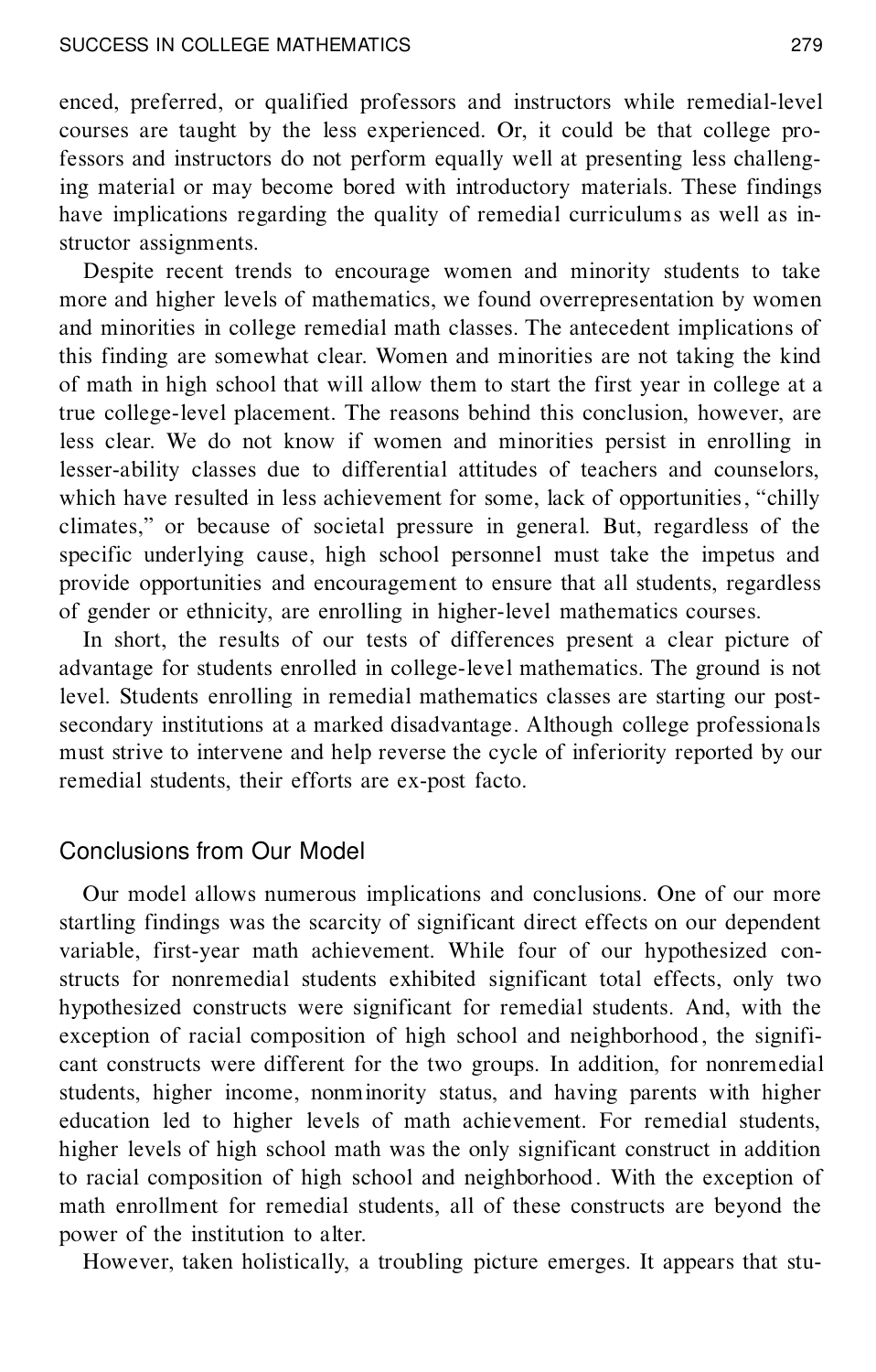dents from higher economic backgrounds may be receiving a better grounding in mathematics than their less affluent counterparts. It also points to a correlation between high school quality and proportion of the student body that is minority. It is not news that schools in low socioeconomic and/or predominantly minority areas may not be delivering the same quality instruction as schools in more affluent areas. New policy, therefore, is drastically needed to upgrade the instruction provided to our more needy students. We are not inferring that teachers in these schools are either inferior or lackadaisical in method, but rather that the job is differentially more arduous when dealing with students who come to school from backgrounds that are less conducive to learning.<sup>2</sup> Furthermore, many schools in low socioeconomic areas lack the appropriate funds for quality textbooks, technology, and experiential learning. State officials must be informed or reminded of this situation. Also, parents, teachers, and administrators should actively seek opportunities to voice disapproval of this situation.

Other interesting findings can be gleaned from our model. It is interesting to note that regardless of math enrollment, women reported spending more time studying while in high school, perceived higher levels of encouragement to go to college, and perceived the quality of college teaching as better than males in our sample.

We also found that regardless of math enrollment, students who spent more time in study while in high school were more inclined to adopt collaborative study styles in college. Although a link between positive study habits in high school and a more collaborative style of study in college might be expected, we found this link was statistically stronger for the nonremedial students. Further more, our model revealed a significant link between high school study and high school grade-point average for all students. But this link was statistically stronger for remedial students, thus indicating the need for strong study skills for all students. We therefore conclude that the inculcating of strong study habits is extremely important for students enrolled in all levels of instruction, but may be especially important for remedial-level students.

Our model contained two significant paths that appear to be counter-intuitive and contrary to our hypotheses. First, we found a significant negative path between parent education and high school study habits among nonremedial students—that is, for students able to initially enroll in college-level mathematics, good study habits were associated with lower parent education. Equally troubling was a significant and negative path from income to the high school study habits of remedial students. We interpret these two findings to indicate that highly educated parents may be working at high-level jobs that require vast amounts of time, leaving scant time for parent-child interaction. This situation may not be conducive to instilling appropriate study skills and hence has a negative effect on some students. Or, it may be that parents with tight time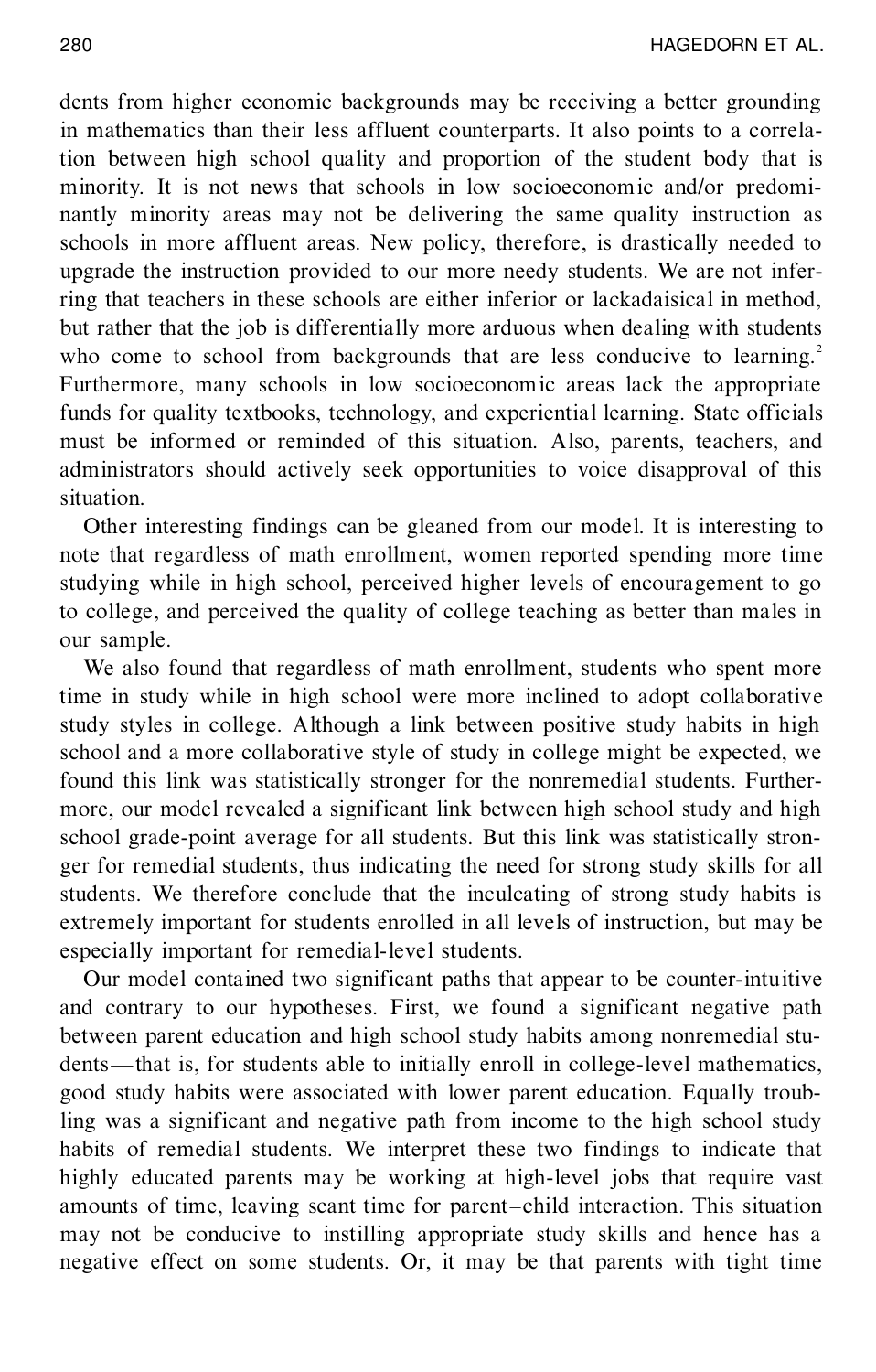constraints are not able to appropriately supervise the study habits of their children. We would therefore advocate future studies to investigate the relationship between income, education, and parenting to see if a curvilinear relationship is actually a more appropriate explanation for this phenomenon.

#### Final Words

Improvements in mathematics education must occur at all levels. Certainly improvements in elementary and high school curriculum and instruction will reduce the need for college remediation. However, despite Herculean efforts by  $K-12$  professionals, the need for college mathematics remediation is unlikely to disappear. Since it is the duty of educators to direct all students toward success, students enrolled in remedial courses deserve the best instruction and curriculum we know how to deliver.

*Acknowledgments.* This investigation was conducted as part of the National Study of Student Learning (NSSL) at the University of Illinois at Chicago. NSSL is supported by grant R117G10037 from the U.S. Department of Education to the National Center on Postsecondary Teaching, Learning, and Assessment (NCTLA).

## NOTES

- 1. Since gender and minority are dichotomous variables, the nonparametric Kruskal–Wallis test was used. The Kruskal–Wallis is the nonparametric equivalent to a one-way ANOVA.
- 2. Care must be taken in the interpretation of the results involving racial composition of high school and neighborhood. Due to the nature and complexity of this variable, further study, especially with methodologies allowing the inspection of effects at different levels (such as hierarchical linear modeling [HLM]), should be performed to better understand the effect of this construct.

## **REFERENCES**

- Adelman, C. (1995). National Institute on Postsecondary Education, Libraries, and Lifelong Learning. *The New College Course Map and Transcript Files: Changes in Course Taking and Achievement, 1972 ±1993.* Washington, DC: Office of Educational Research and Improvement.
- Andrews, J. V. (1989). Attitudes and beliefs about mathematics: Do parents, students, teachers, counselors, and principals agree? Paper presented at the annual meeting of the American Educational Research Association, San Francisco, CA.
- Apling, R. N. (1993). Proprietary schools and their students. *Journal of Higher Education* 64: 379-416.
- Ascher, C. (1983). *Improving the Mathematical Skills of Low Achievers*. ERIC Clearinghouse on Urban Education. New York: National Assessment of Educational Progress (ERIC Document Reproduction Service No. ED 237 584).
- Astone, N. M., and McLanahan, S. S. (1991). Family structure, parental practices and high school completion. *American Sociological Review* 56(3): 309–320.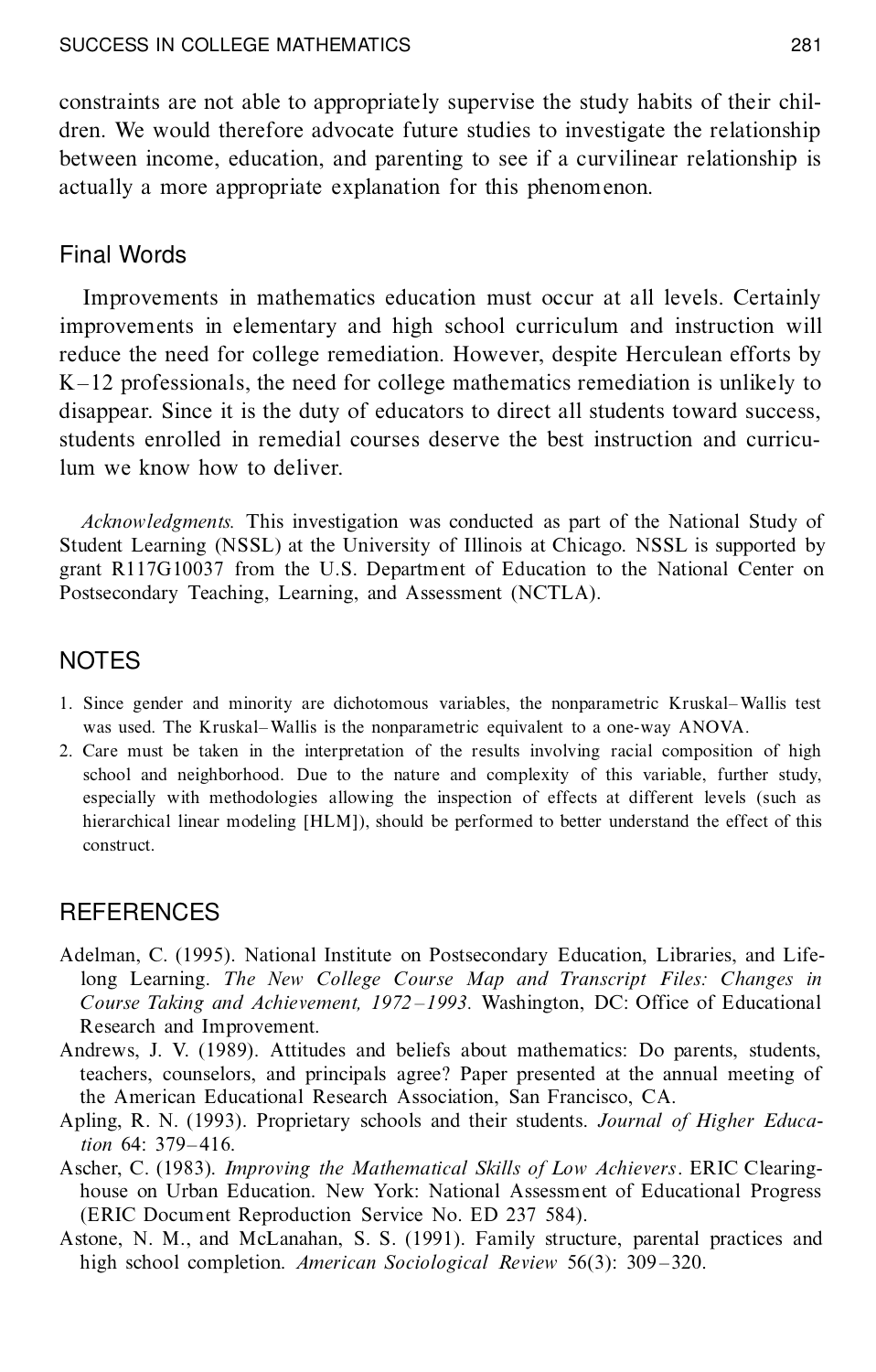- Becker, B. J. (1990). Item characteristics and gender differences on the SAT-M for mathematically able youths. *American Educational Research Journal* 27: 65–87.
- Benbow, C. P. (1988). Sex differences in mathematical reasoning ability in intellectually talented preadolescents: Their nature, effects, and possible causes. *Behavioral and Brain Sciences* 11(2): 169-183.
- Blosser, P. E. (1990). *Procedures to Increase the Entry of Women in Science-R elated Careers*. ERIC/SMEAC Science Education Digest No. 1. Columbus: The Ohio State University (ERIC Document Reproduction Service No. ED 321 977).
- Bourque, M. L,. and Garrison, H. H. (1991). *The Levels of Mathematics Achievement: Initial Performance Standards for the 1990 NAEP Mathematics Assessment* (ERIC Reproduction Service No. ED 342 685).
- Briscoe, D. Associated Press Report (1995, July 5). Schools seen as failure in preparing for jobs. *Chicago Sun-Times,* p. S29.
- Brophy, J. (1986). Research linking teacher behavior to student achievement: Potential implications for instruction of Chapter 1 students. Paper presented at the Designs for Compensatory Education Conference, Washington, D.C., June 1986 (ED 293 914).
- Campbell, P. B. (1986). What's a nice girl like you doing in a math class? *Phi Delta Kappan* 67(7): 516-520.
- Cipra, B. (1993). An awesome look at Japan' s math SAT. *Science* 259(5071): 22.
- Dossey, J. A., Malachuk, O., Shure, P., Burkam, D., Gurin, P., Hollenshead, C., Lewis, D. J., Soellner-Younce, P., Neal, H., and Davis, C. (1988). *Mathematics: Are We Mea suring Up? The Mathematics Report Card, Executive Summary*. Office of Educational Research and Improvment, Washington, DC (ERIC Reproduction Service No. ED 300 207).
- Ehrhart, J. K., and Sandler, B. R. (1987). *Looking for More Than a Few Good Women in Traditionally Male Fields*. Washington, DC: Project on the Status and Education of Women, Association of American Colleges.
- Fadem, B., Schuchman, M., and Simring, S. S. (1995). The relationship between parental income and academic performance of medical students. *Academic Medicine* 70(12): 1142±1144.
- Feingold, A. (1988). Cognitive gender differences are disappearing. *American Psychologist* 43: 95-103.
- Fulton, J. D. (1996). 1995 annual AMS-IMS-MAA Survey (second report). *Notices of the American Mathematical Society* 43(8): 849-858.
- Gibbs, G. (1995). Promoting excellent teaching is harder than you'd think. *Change*  $27(3): 16-20.$
- Grissmer, D. W., Kirby, B., Berends, M., and Williamson, S. (1994). *Student Achievement and the Changing American Family*. Santa Monica, CA: RAND Institute on Education and Training.
- Hagedorn, L. S., Siadat, M.V., Nora, A., and Pascarella, E. T. (1997). Factors leading to gains in mathematics during the first year in college: An analysis by gender and ethnicity. *The Journal of Women and Minorities in Science and Engineering* 3(3): 185±202.
- Hancock, L., and Wingert, P. (1995). The mixed report card. *Newsweek* 126(20): 69.
- Hein, C., and Lewko, J. H. (1994). Gender differences in factors related to parenting styles: A study of high performing science students. *Journal of Adolescent Research*  $9(2): 262 - 281.$
- Hewitt, N. M., and Seymour, E. (1991). *Factors Contributing to High Attrition Rates Among Science, Mathematics, and Engineering Majors: Summary of Findings from the Phase One Study*. New York: The Alfred P. Sloan Foundation.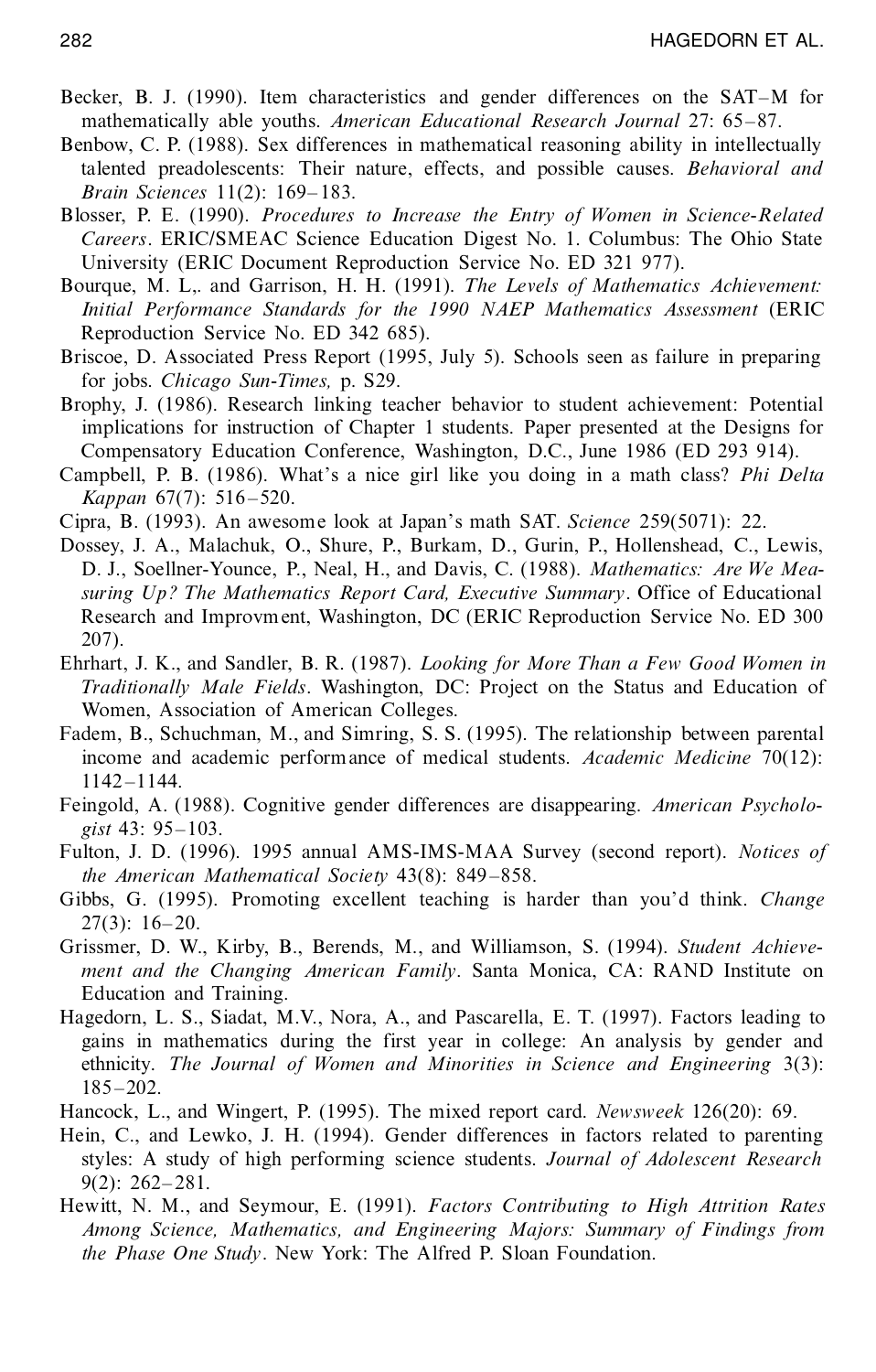- International Association for the Evaluation of Education Achievement (1987). *The Underachieving Curriculum: Assessing U.S. School Mathematics from an International Perspective* . Champaign, IL: Stipes Publishing Company.
- Jacobs, J., and Eccles, J. (1985). Gender differences in math ability: The impact of the media reports on parents. *Educational Researcher* 14(3): 20–25.
- Kamii, M. (1990). Opening the algebra gate: Removing obstacles to success in college prepatory mathematics courses. *Journal of Negro Education* 59(3): 392-406.
- Kozol, J. (1991). *Savage Inequalities: Children in America's Schools*. New York: Crown.
- Mansfield, W., Farris, E., and Black, M. (1991). *College-Level Remedial Education in the Fall of 1989. National Center for Education Statistics*. U.S. Department of Education, Office of Educational Research and Improvement.
- Manzo, K. K. (1994). SAT scores continue recent trends. *Black Issues in Higher Education* 11(1): 11.
- Melange: Superconductor supercollider and a final theory in physics: Self segregation of black students: The mathematics pipeline (1988, May 6). *Chronicle of Higher Education*, p. 49.
- Pascarella, E. T., Whitt, E. J., Edison, M. I., Nora, A., Hagedorn, L. S., and Yeager, P. M. (1997). The ª chilly climateº for women and cognitive outcomes during the first year of college. *Journal of College Student Development*, 38, 109-124.
- Payzant, E. J., and Wolf, D. P. (1993). Piloting pacesetter: Helping at-risk students meet high standards. *Educational Leadership* 50(5): 42-45.
- *Pursuing Excellence: A Study of U.S. Eighth Grade Mathematics and Science Teaching, Learning, Curriculum, and Achievement in International Context*. Conclusions (1996). http://www.ed.d gov/NCES/TIMSS/97198-9.htm l.
- Report card: Try harder (1991, October 14). *U.S. News & World Report* 111(16): 18.
- Russell, R. L., and Ginsburg, H. (1980, April). The mathematical thinking of poor inner city children. Paper presented at the Southeastern Conference on Human Develop ment, Alexandria, VA (ERIC Document Reproduction Service No. ED 191 724).
- Sagher, Y., and Siadat, M. V. (1997) Building study and work skills in a college mathe matics classroom. Unpublished manuscript, University of Illinois at Chicago.
- Sax, L. J. (1994). Mathematical self-concept: How college reinforces the gender gap. *Research in Higher Education* 35(2): 141-166.
- Sax, L. J., and Antonio, A. L. (1995, April). Twenty-five years of gender differences in freshman self-concepts and aspirations: Convergence or divergence? Paper presented at the annual meeting of the American Educational Research Association, San Francisco, CA.
- Stage, F. K., and Kloosteman, P. (1995). Gender, beliefs, and achievem ent in remedial college-level mathematics. *Journal of Higher Education* 66(3): 294-311.
- Tack, M. W., and Patitu, C. L. (1992). *Faculty Job Satisfaction: Women and Minorities in Peril*. (ASHE-ERIC Higher Education Report No. 4). Washington, DC: The George Washington University, School of Education and Human Development.
- Tarvis, C. (1992). *The Mismeasure of Women*. New York: Touchstone.
- Teachman, J. D. (1996). Intellectual skills and academic performance: Do families bias the relationship? *Sociology of Education* 69(1): 35–48.
- Waits, B. K., and Demana, F. (1988). Relationship between mathematics skills of entering students and their success in college. *School Counselor* 35(4): 307–310.
- Waxman, H. C., and Padron, Y. N. (1995). Improving the quality of classroom instruction for students at risk of failure in urban schools. *Peabody Journal of Education*  $70(2): 44-65.$